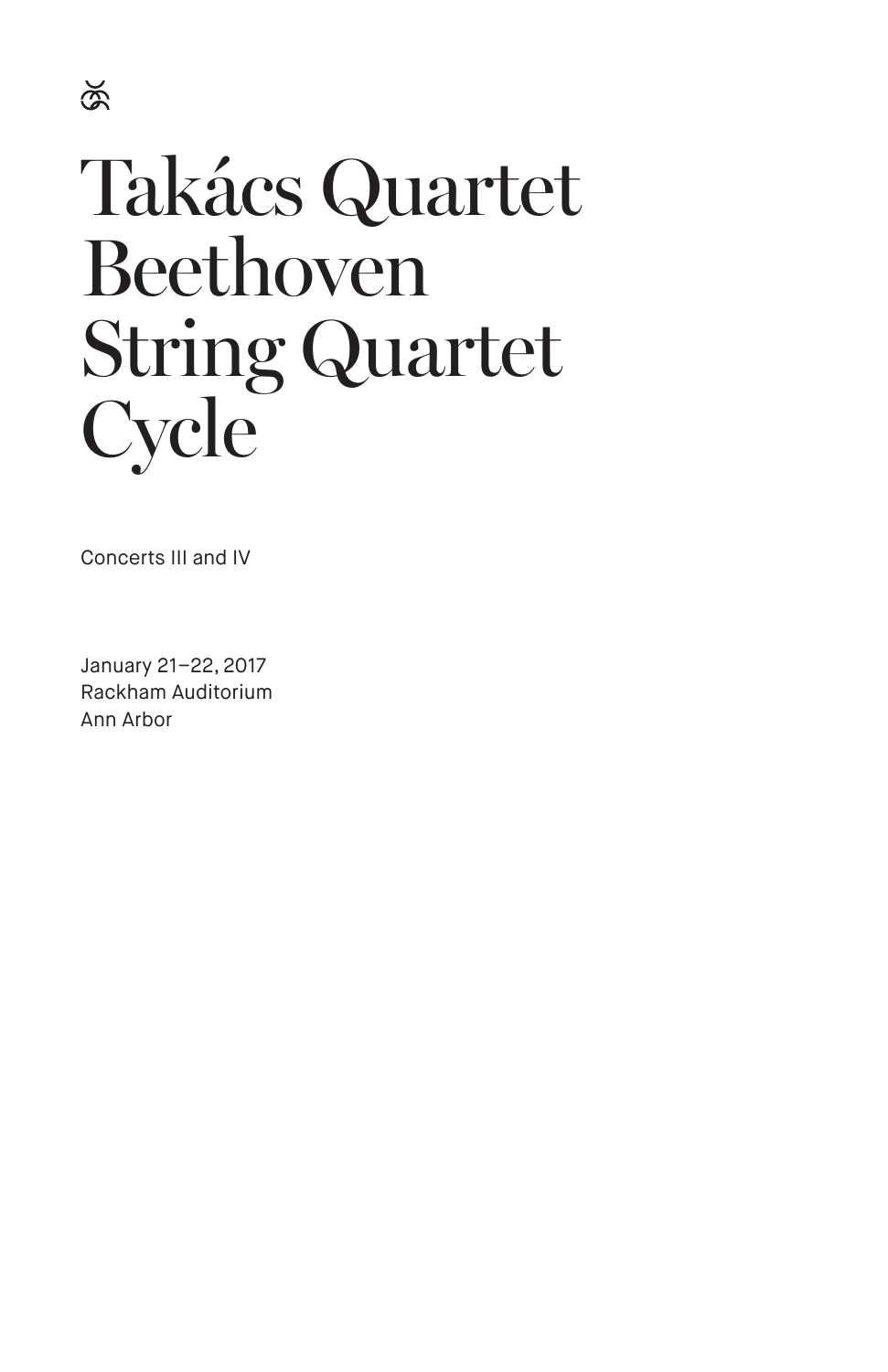## **CONTENT**

| Concert III                                                                                                        |    |  |
|--------------------------------------------------------------------------------------------------------------------|----|--|
| Saturday, January 21, 8:00 pm                                                                                      | 3  |  |
| Beethoven's Impact: Shulamit Ran                                                                                   | 8  |  |
| Beethoven's Impact: Sebastian Currier                                                                              | 13 |  |
| Essay: Ignaz Schuppanzigh, Beethoven,<br>and the Inception of Listening to String<br>Quartets by John M. Gingerich | 14 |  |
| <b>Concert IV</b><br>Sunday, January 22, 4:00 pm                                                                   | 19 |  |
| Beethoven's Impact: William Bolcom                                                                                 | 22 |  |
| Artists                                                                                                            | 29 |  |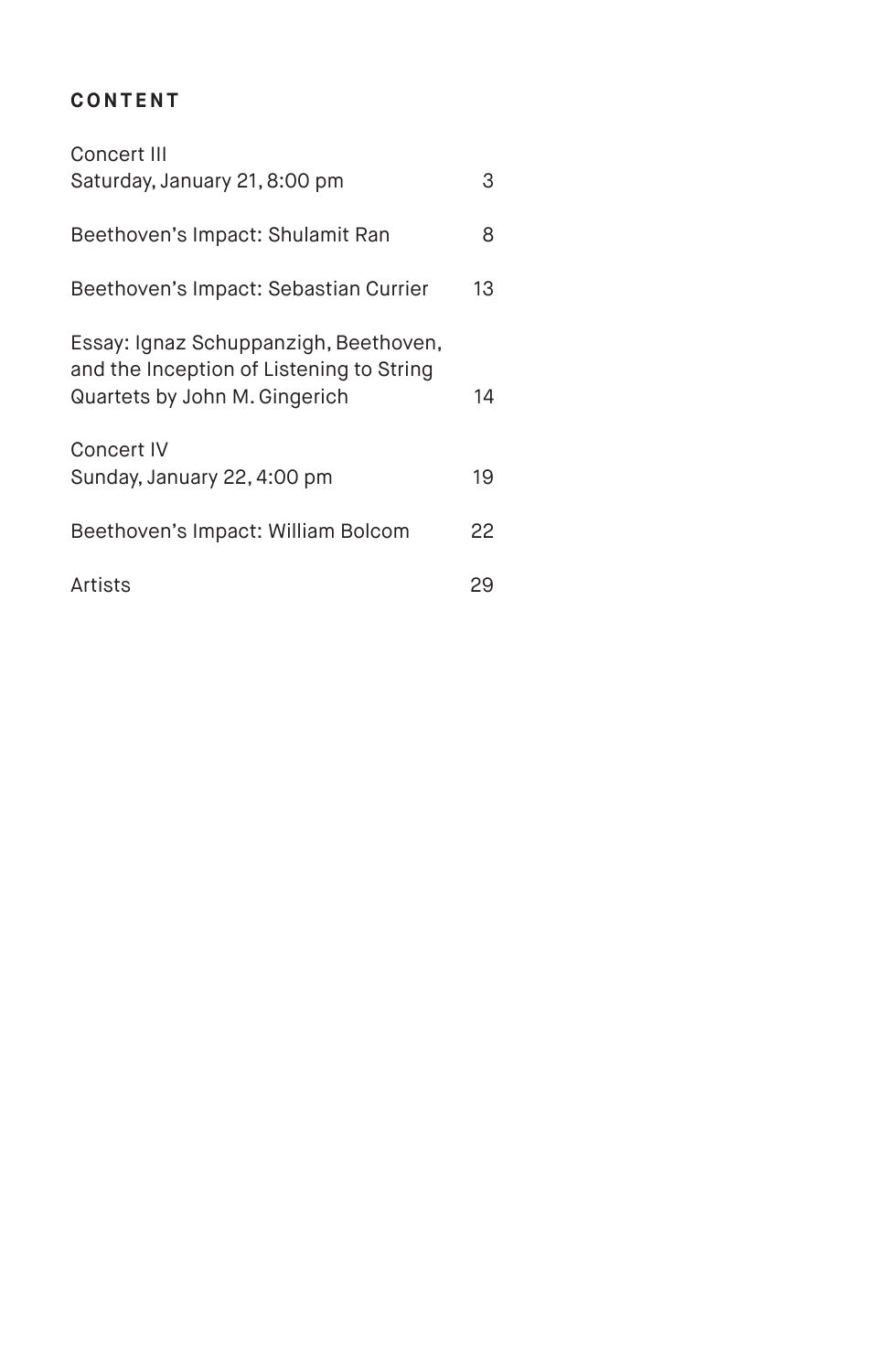# Takács Quartet

Concert III

Edward Dusinberre / *Violin* Károly Schranz / *Violin* Geraldine Walther / *Viola* András Fejér / *Cello*

Saturday Evening, January 21, 2017 at 8:00 Rackham Auditorium Ann Arbor

32nd Performance of the 138th Annual Season 54th Annual Chamber Arts Series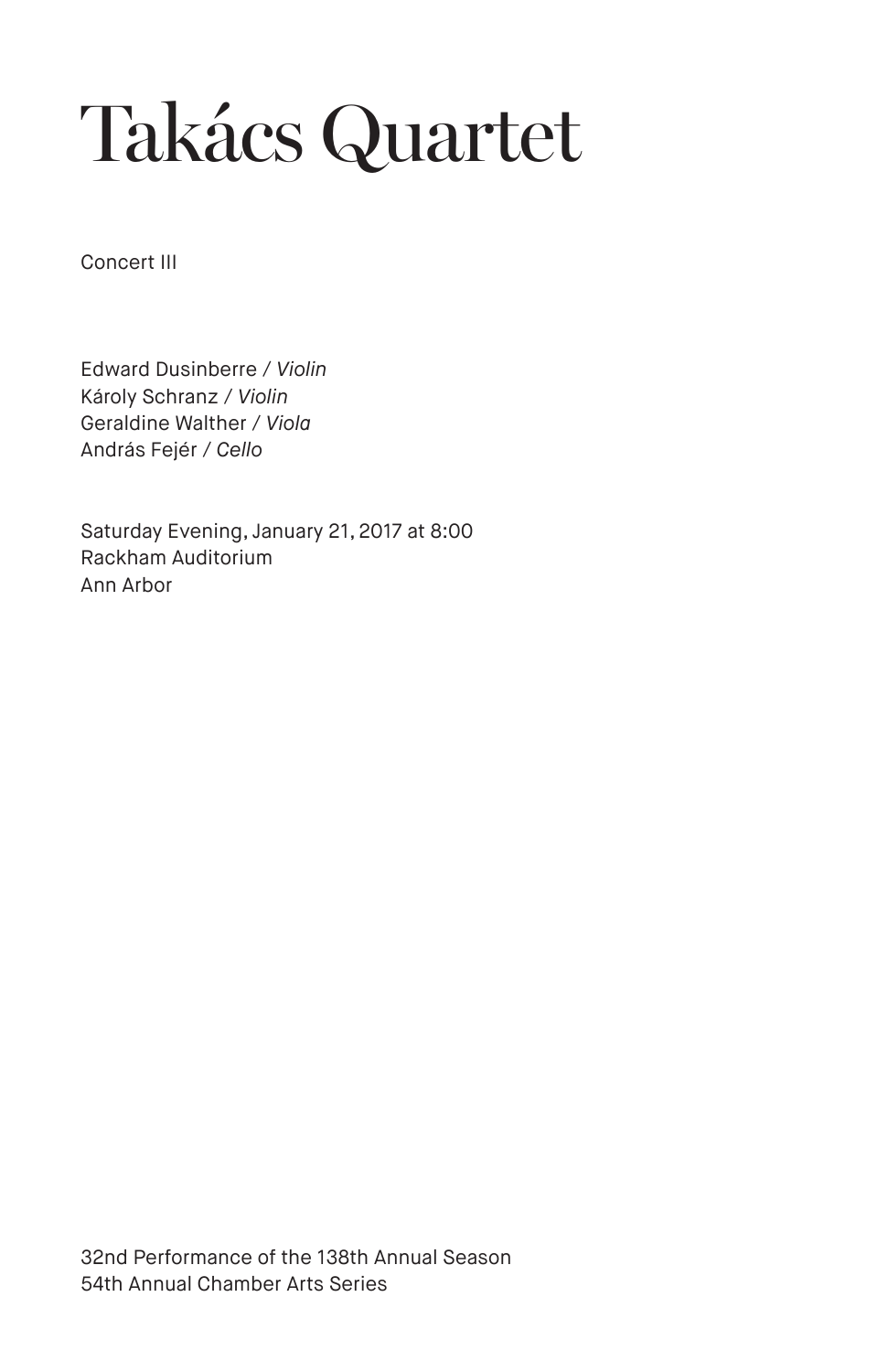This evening's presenting sponsor is the Helmut F. and Candis J. Stern Chamber Arts Endowment Fund, which supports the annual presentation of a performance as part of the Chamber Arts series in perpetuity.

Media partnership provided by WRCJ 90.9 FM.

Special thanks to Steven Whiting for his participation in events surrounding this weekend's performances.

The Takács Quartet records for Hyperion and Decca/London Records.

The Takács Quartet is Quartet-in-Residence at the University of Colorado in Boulder and are Associate Artists at Wigmore Hall, London.

The Takács Quartet appears by arrangement with Seldy Cramer Artists.

In consideration of the artists and the audience, please refrain from the use of electronic devices during the performance.

The photography, sound recording, or videotaping of this performance is prohibited.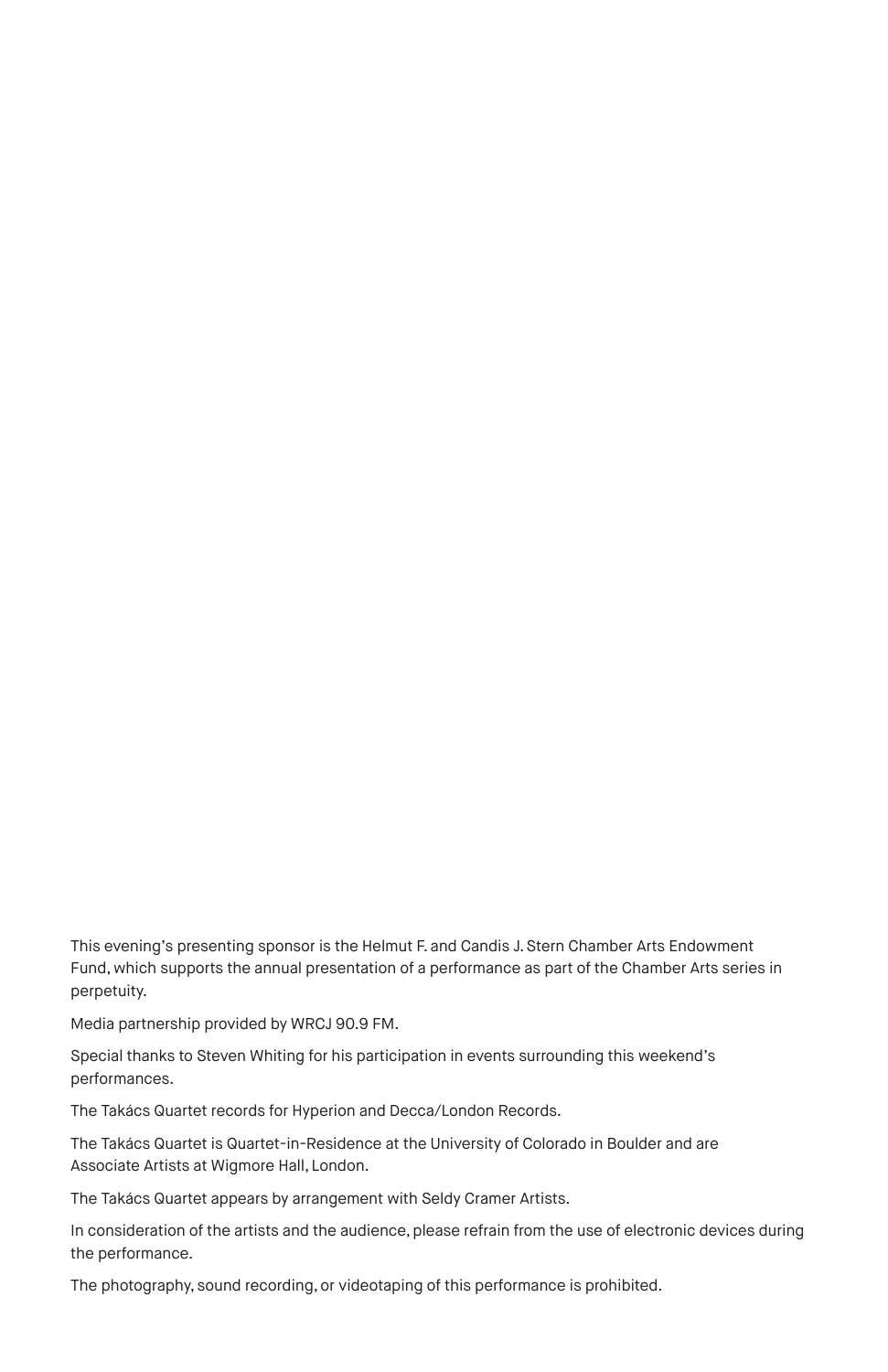#### **PROGRAM**

#### **Beethoven String Quartets Concert III**

#### **String Quartet in A Major, Op. 18, No. 5**

Allegro Menuetto Andante cantabile: Thema – Variations I – V – Coda: Poco Adagio Allegro

#### **String Quartet in c minor, Op. 18, No. 4**

Allegro ma non tanto Scherzo: Andante scherzoso quasi Allegretto Menuetto: Allegretto Allegro — Prestissimo

#### **Intermission**

#### **String Quartet in a minor, Op. 132**

Assai sostenuto — Allegro Allegro ma non tanto Molto adagio — Andante — Molto adagio — Andante — Molto adagio Alla marcia, assai vivace — Piu allegro — Allegro appassionato

*The fourth and fifth movements are played* attacca *(without pause).*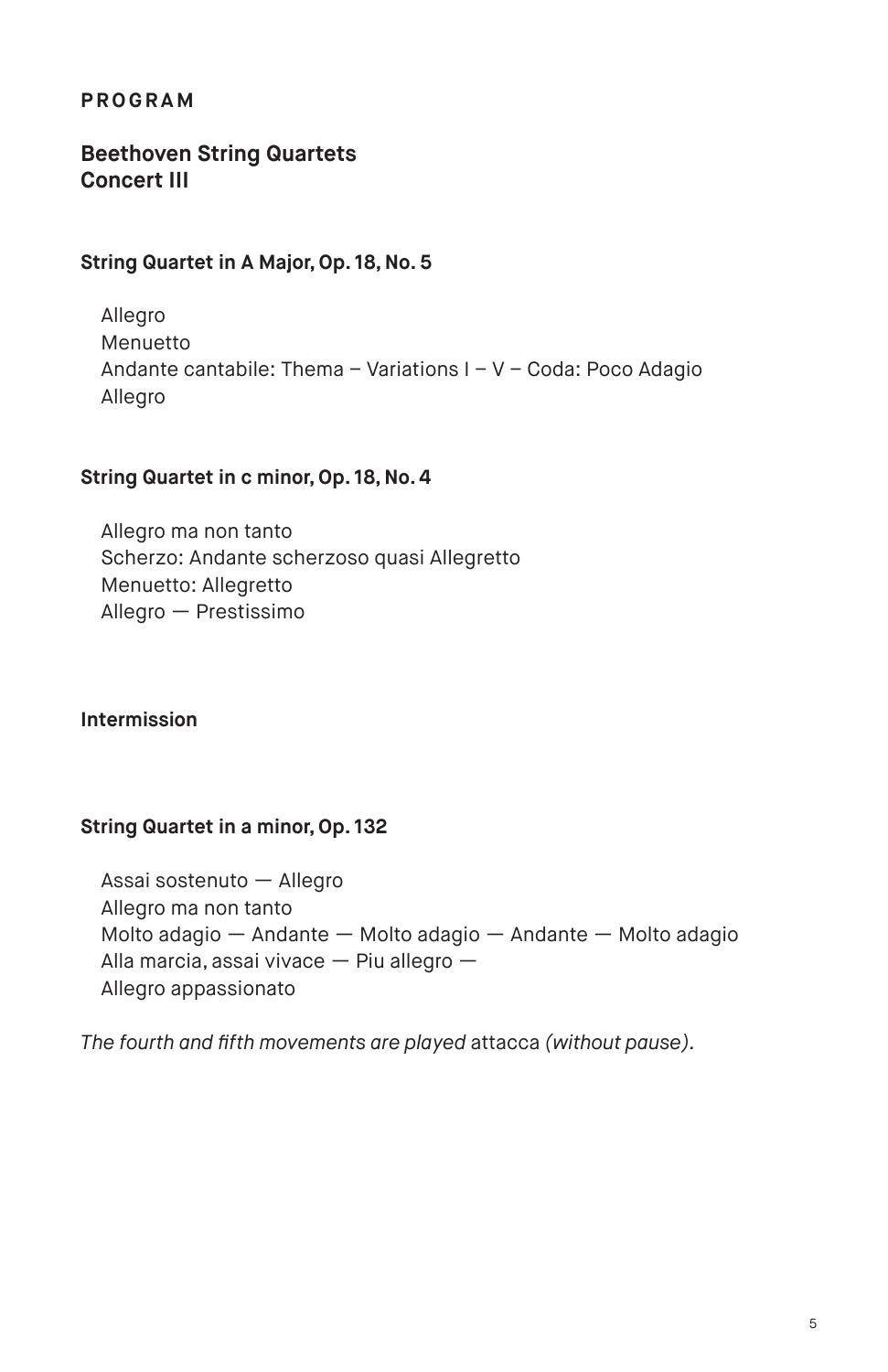Ludwig van Beethoven *Born December 16, 1770 in Bonn, Germany Died March 26, 1827 in Vienna*

UMS premiere: Flonzaley Quartette; January 1912 in University Hall.

#### **Snapshots of History…In 1800:**

- · The US Library of Congress is founded in Washington, DC
- · Christmas Day first becomes a public holiday on an international scale
- · President John Adams becomes the first US President to live in the Executive Mansion (later renamed the White House)

When the young Beethoven left his native Bonn for Vienna in 1792, his patron, Count Waldstein, sent him on his way with these words: "With the help of assiduous labor you shall receive Mozart's spirit from Haydn's hands." What the Count meant was that even though Mozart had died the previous year, Beethoven could still study with Haydn, the other great Viennese composer. Things didn't quite work out that way, though, for Haydn and Beethoven didn't get along very well and the composition lessons never really got off the ground. Still, Waldstein's words were prophetic on another level, as they implied that Beethoven could some day inherit the mantle of the two older masters. And in fact, once installed in Vienna, Beethoven lost no time in claiming his place as *im Bunde der Dritte* (the third in the alliance, to quote a famous phrase from Beethoven's favorite poet, Friedrich Schiller). Having absorbed the style of Haydn and Mozart early on, he now began to put on his own personal stamp on that style. With his first 20 opus numbers, written between 1795 and 1800, he

thoroughly assimilated *and* carried on the genres of concerto, piano sonata, and chamber music; by 1799–1800, he was ready to write his first symphony.

In Beethoven's six string quartets published as Op. 18, the influence of Haydn and Mozart cannot be denied. What is more, scholars have shown that some ideas in these quartets even predate the move to Vienna, and originate in compositional essays from the Bonn period. Yet at the same time, Beethoven's unique voice is already manifest on every page.

The quartets were written for and dedicated to Prince Franz Joseph von Lobkowitz, one of Beethoven's most important aristocratic patrons. Simultaneously with Beethoven, the 67-year-old Haydn was also working on a set of quartets for Lobkowitz. Yet Haydn eventually withdrew from the project, not wanting to compete with his rebellious former student. He finished only two quartets, out of six that had been planned. These two, eventually published as Haydn's Op. 77, give some indication that the influence between the two composers ran both ways, and the older man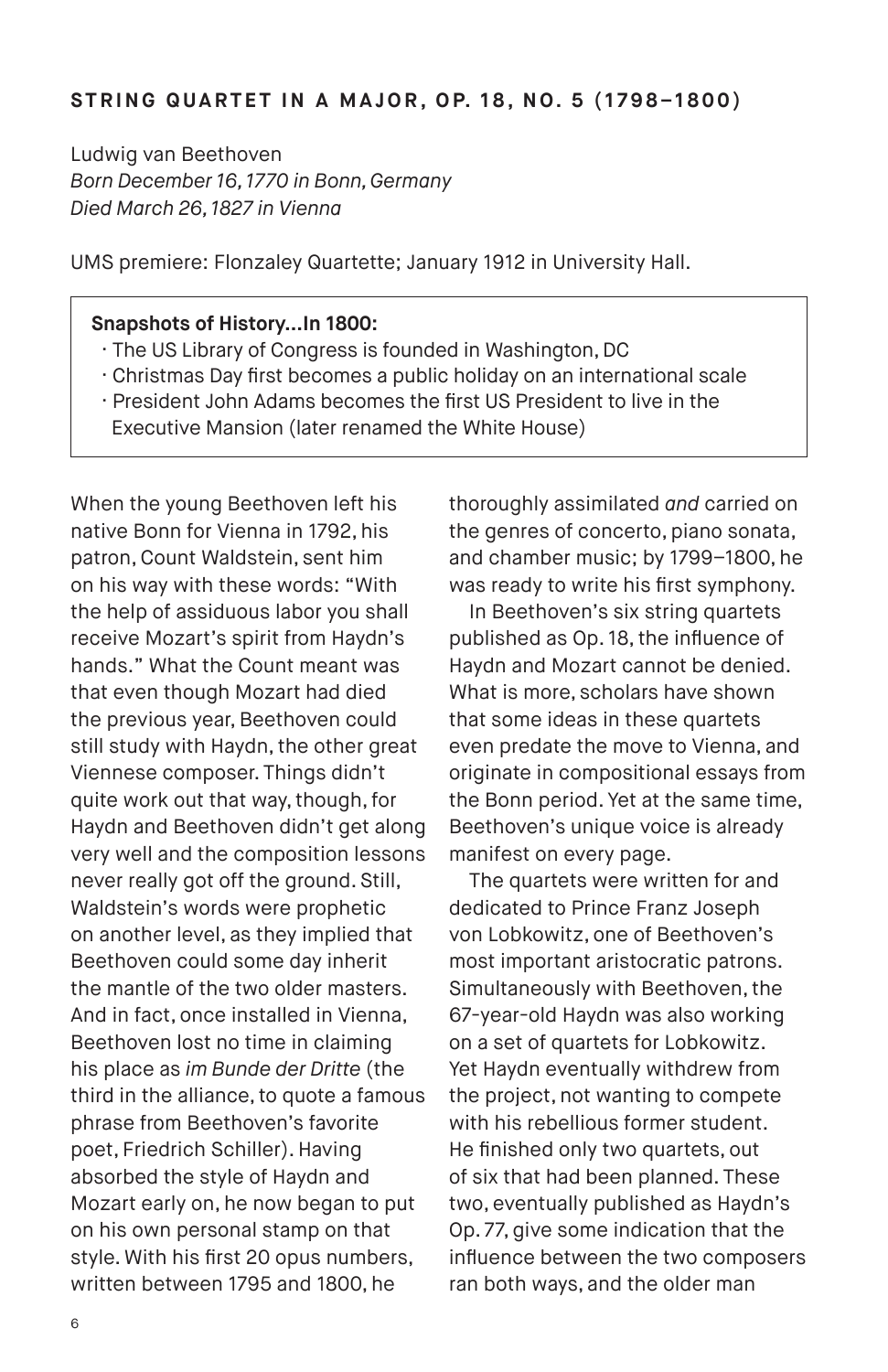was responding to a challenge from the unruly young genius he referred to, with a mixture of admiration and jealousy, as the "Grand Mogul."

Commentators on Beethoven's A-Major Quartet, in particular, never fail to point out the young composer's debt to Mozart's quartet in the same key (K. 464) from the set of six works dedicated to Haydn. No one will dispute this claim, which is based on the external structuring of the work: like Mozart, Beethoven placed his minuet in second place, and included a set of slow variations in the key of D Major. The more important question, however, is whether this quartet *sounds* anything like Mozart. And there, the answer has to be a definite no. From the very first measures we hear the sudden offbeat accents so typical of Beethoven, a certain dance rhythm rarely used by Mozart, and myriad other fingerprints that unmistakably belong to Beethoven and no one else.

The general feeling of the opening movement is rather cheerful and lighthearted, but that feeling seems to be constantly contradicted by the frequent incursions into the minor mode and the sudden rests interrupting the musical flow. As a result, we are kept on the edge of our seats, never knowing what is going to happen in the next minute.

Experts have called the secondmovement minuet "simple," mainly because it is an old-fashioned minuet rather than the more novel scherzo. Yet it is a sophisticated simplicity; even when the texture is down to the two violins as it is at the beginning, the phrases don't always go where they are expected to, nor are they

necessarily over after the standard length of eight bars. The sudden outburst in a minor key in the middle of the minuet, followed by a general rest, is certainly a surprise, as is the varied recapitulation involving some contrapuntal imitation. The trio would be "simple" indeed, and even "Schubertian" as has been claimed, were it not for those persistent and disquieting offbeat accents.

With its theme all made up of scales, going first down and then up, the third movement again looks like a model of simplicity. It is one of many variation themes by Beethoven that are kept purposely "bare-bones" in order to allow for some spectacular development in the variations. But the latter turn out to be much more than the figurative embellishments of traditional variation writing. The very first one introduces counterpoint. The second variation may be more conventional, but the third is a breathtaking essay in musical color, the fourth a stunning chromatic chorale, and the fifth a grandiose statement of almost symphonic breadth. One would expect a sixth variation, but instead — after a sudden leap into a remote key — Beethoven appends a coda (conclusion) which is really a free meditation on the opening portion of the theme.

The finale is brilliant and virtuosic, with a swiftly running first theme and a second one that moves quite a bit more slowly. Both themes are manipulated with great ingenuity and are finally combined in the witty coda.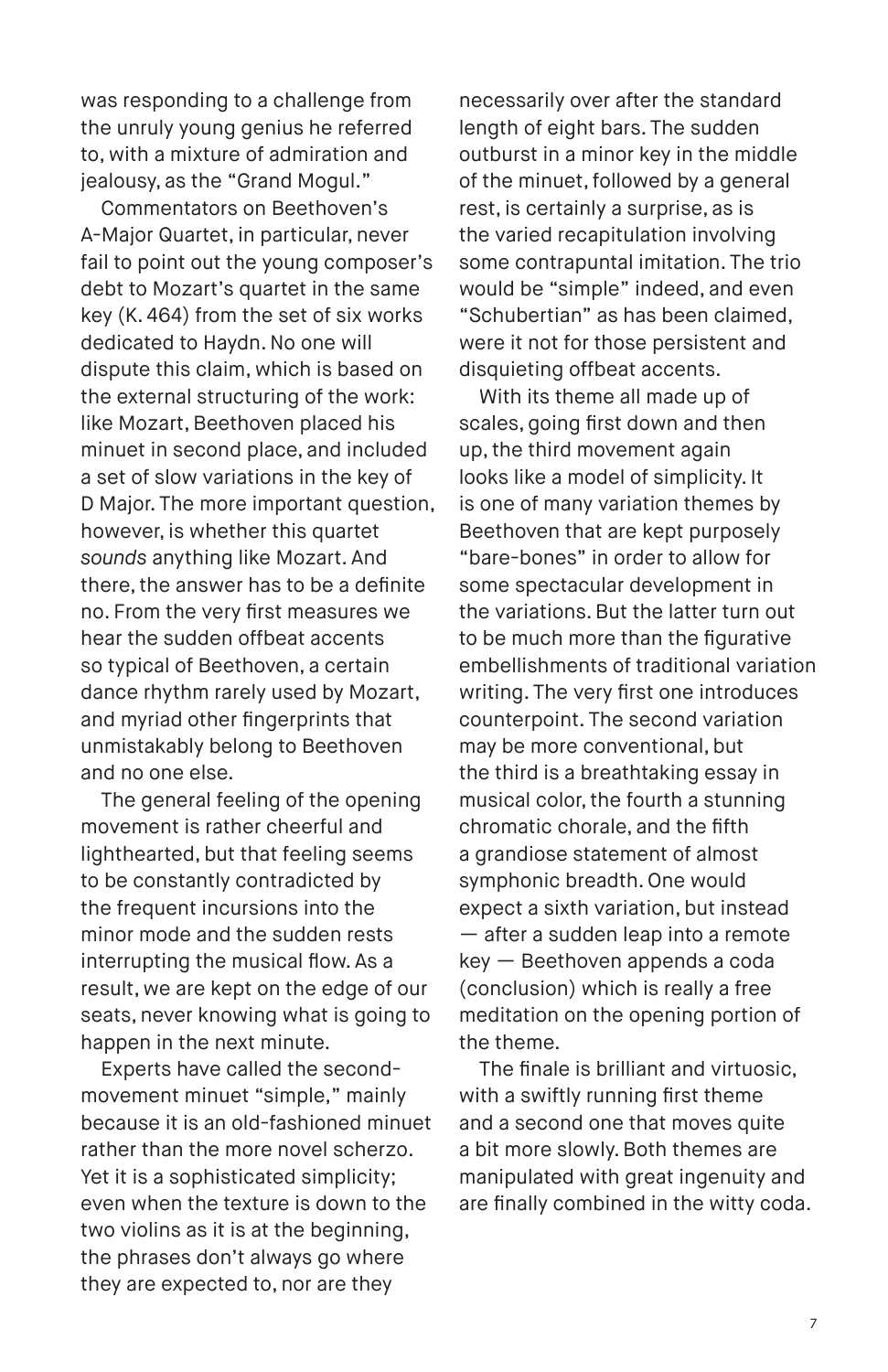#### **Beethoven's Impact**  by Shulamit Ran

Something about the notion that there is a clear divide between two types of music — "pure," "abstract" music on the one hand, and music with a "theme" or "storyline" that exists outside of the music on the other — has always left me ambivalent. I am convinced that all great music including, for example, a Mozart opera, a Schubert or Mahler song cycle, or a Stravinsky ballet, may be experienced and appreciated as "pure music." Regardless of genre and category it is, first and above all, a construct of sound and time in musical space — parallel to, yet separate from, addressing a "topic." Of course, penetrating the "extra musical" in those cases will enhance, illuminate, and add richness to our total experience. But the music comes first.

Equally, I believe that in much of the music we consider to be at the zenith of art at its purest and loftiest, the "human" is ever-present too, in its most wondrous nuance. Nowhere is this truer than in the massive achievement that are the string quartets by Beethoven. When I listen to every one of them, I am acutely aware that BEETHOVEN equals not only one of the greatest giants in all of art, but also a breathing person whose every phrase "spoke" — in a manner intermittently vivid and exuberant, pained and transcendent, heroic and fragile — of what it means to be alive.

No Beethoven quartet is like another. This holds true for all of Beethoven, of course. One is aware that with each and every composition Beethoven engages in a new experiment. Listen with fresh ears, and you will be startled anew, surprised time and again.

By definition, a composer takes command of a listener's most precious and irreplaceable commodity — their time — a profound responsibility. Inspired by Beethoven, I, too, aim to make every note matter. I, too, want my music to feel urgent, necessary, organic at the smallest and largest levels. The magnificent balance where the music is never predictable yet feels "right" at all times is a Beethovenian marvel that inspires me every day.

It has been a special privilege to hear some of today's great quartets performing some of my string quartet music. Inevitably, on such occasions my music often finds itself alongside Beethoven, Haydn, and Mendelssohn. My heart sometimes flutters excitedly in the awareness that this truly is "playing with the big boys." And from an early age Beethoven was Mount Olympus for me. At the very least it is my hope that to the listener transitioning from a string quartet by Beethoven to one by Shulamit Ran it will be apparent that, as I compose my music, I am always looking to the mountain-top, in awe and in hope.

*Shulamit Ran is an Israeli-American composer. She is the Andrew MacLeish Distinguished Service Professor of Music at the University of Chicago. She has written three string quartets, and many other chamber works with a string quartet at its core.*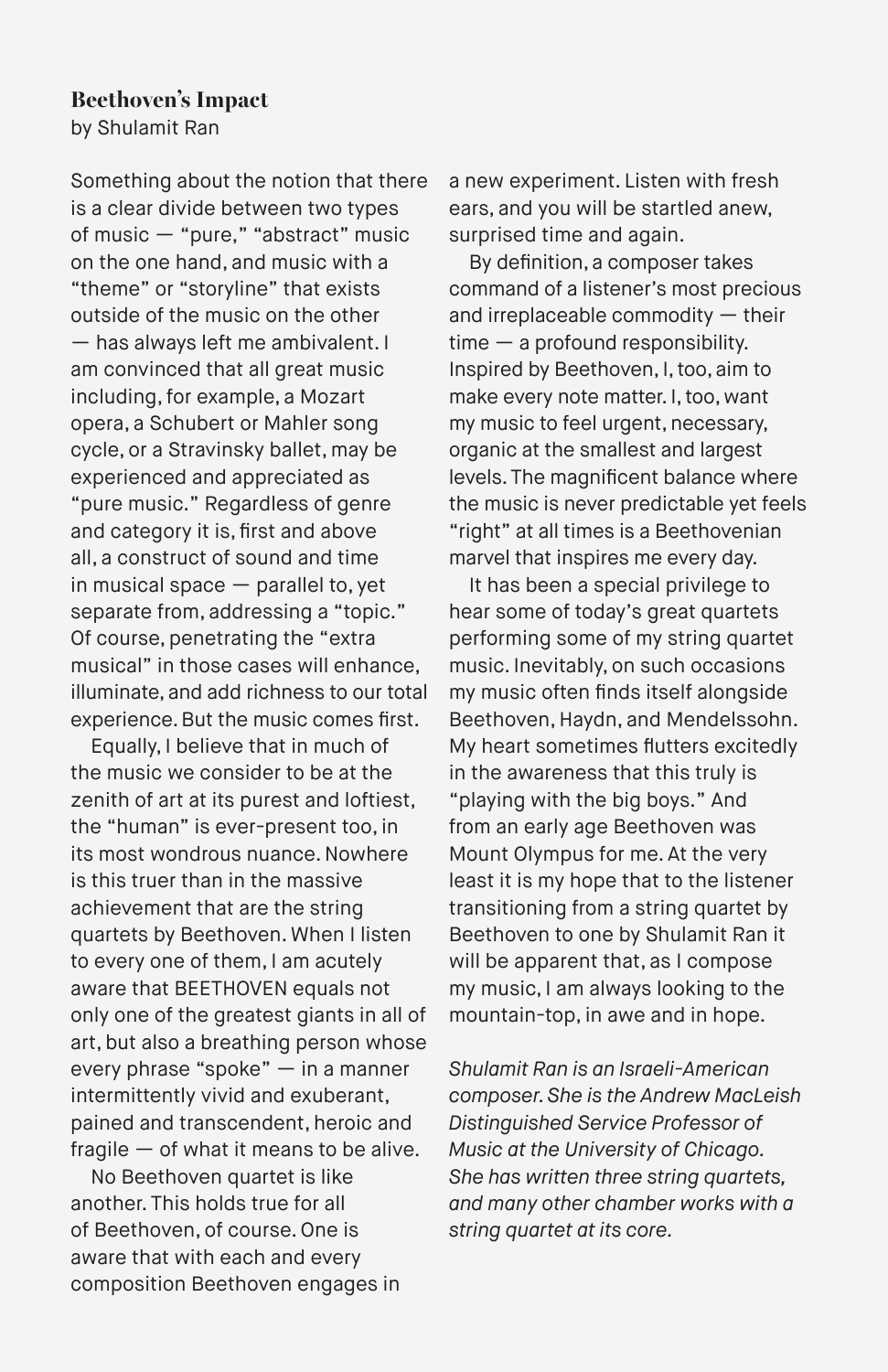#### Beethoven

UMS premiere: Paganini Quartet; January 1948 in Rackham Auditorium.

The key of c minor had a special significance for classical composers. Mozart endowed this key with deeply tragic connotations in works such as the c-minor Fantasy, Sonata, and Concerto (all for piano). Beethoven built upon this legacy in such works as the *Pathétique* Sonata, the Fifth Symphony, and the last Piano Sonata (Op. 111). In the String Quartet (as so often in Beethoven's other c-minor works), dramatic excitement is expressed by frequent offbeat accents, harsh chordal sonorities, and other surprising gestures. Yet there are also playful moments, as in the second theme of the first movement which, as it has often been pointed out, shares its melodic outline with one of Beethoven's most cheerful works, the "Duet for Two Obligato Eyeglasses" for viola and cello.

In many of his works, Beethoven replaced the Mozartian minuet with a scherzo. In the c-minor Quartet (as in a handful of his other works) he included *both* scherzo and minuet, eliminating the slow movement instead. It is true, though, that the scherzo has the *form*, if not the tempo, of a slow movement; with its fugal beginning, it would appear to be a close cousin of the "Andante" from the First Symphony. Scored in a bright and sunny C Major, it also has the wit and ingenuity of many a Beethovenian scherzo.

With the "Menuetto," we are back in c minor and, accordingly, it is a serious and brooding piece, whose

atmosphere is only temporarily relieved by a more light-hearted trio in A-flat Major. The way the conclusion of the trio is left open to prepare for the return of the minuet is a thoroughly modern touch.

The last movement is a spirited rondo, but the dark c-minor tonality is preserved all the way through (except for one brief episode). The Mozartian models from the c-minor Piano Concerto (K. 491) and the c-minor Serenade (K. 388) are very much in evidence, yet only Beethoven could have written the "Prestissimo" coda with its entirely unexpected ending.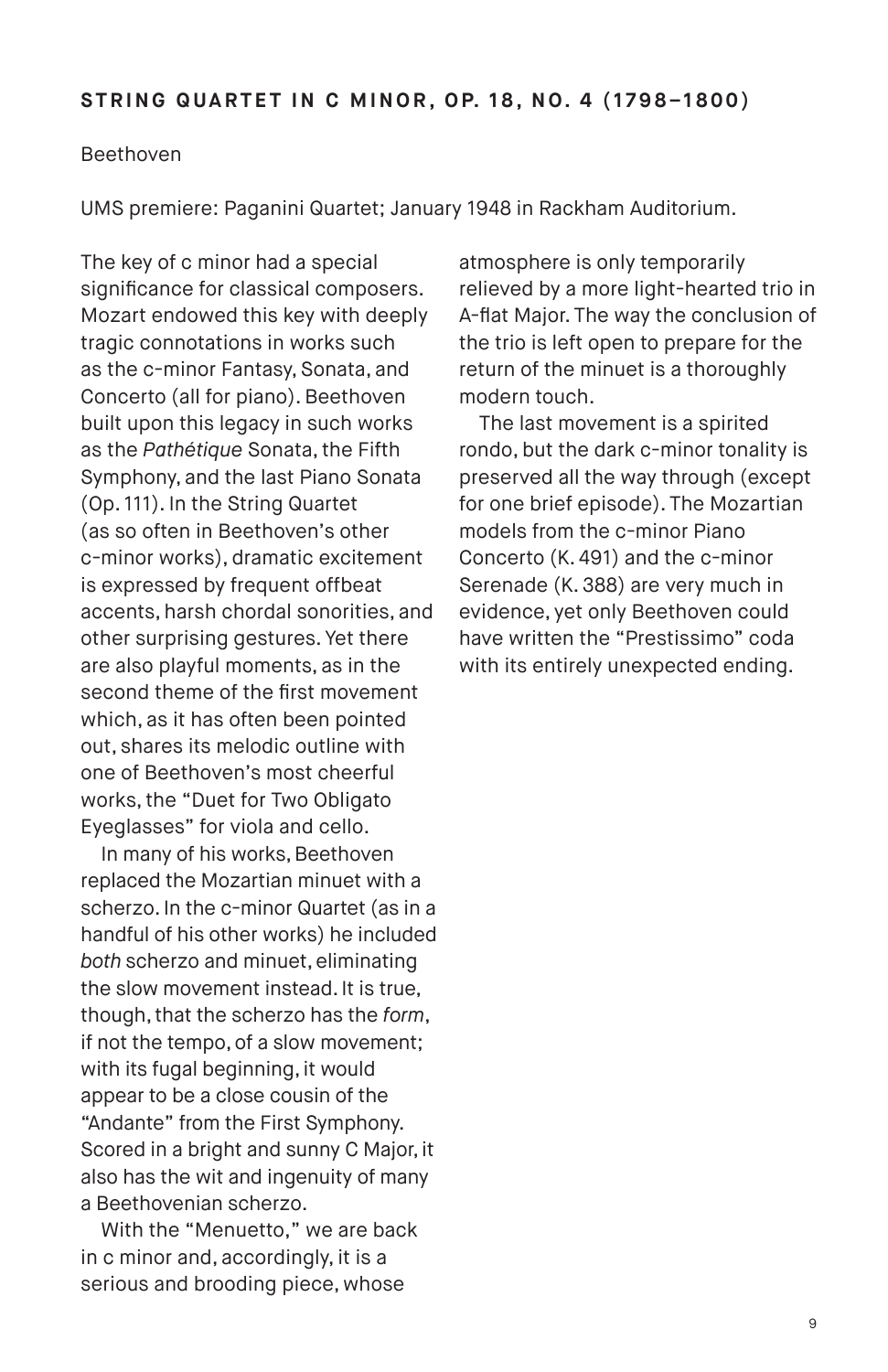#### Beethoven

UMS premiere: Paganini Quartet; January 1948 in Rackham Auditorium.

#### **Snapshots of History…In 1825:**

- · Greece is in the middle of its eight-year War of Independence against **Turkey**
- · The world's first modern railway, the Stockton and Darlington Railway, opens in England
- · The Erie Canal opens, connecting the Great Lakes to the Atlantic Ocean

With its "Holy Song of Thanksgiving of a Convalescent to the Deity in the Lydian Mode," the a**-**minor Quartet is in a category all by itself, not only among Beethoven's quartets but in the entire music literature as well. Nowhere else did Beethoven take such a bold step outside the style that Haydn, Mozart, and Beethoven himself, had done so much to develop. The same claim may of course be made of the *Great Fugue* (originally the finale of the string quartet in B-flat, Op. 130, later published separately), but while in that work Beethoven expanded an existing framework almost beyond recognition, in the "Holy Song" he did the opposite: he reduced his means and retreated into a newlyinvented archaic world that no one knew existed.

The patient who gives thanks for his recovery is, of course, Beethoven himself. In April 1825 — when he was in the middle of writing the a-minor Quartet — the composer became gravely ill with an inflammation of the bowels. His physician, Dr. Anton Braunhofer, prescribed a strict diet, and wrote in one of the deaf composer's conversation books: "No

wine, no coffee; no spices of any kind. I'll arrange matters with the cook." Beethoven's condition improved; soon he was able to return to work and finished the quartet in July 1825. But with a slow movement that had obviously not been planned from the start, this was no longer the same work that Beethoven had begun before his illness.

If there is one word that occurs more often than any other in discussions of this quartet, it is *contrast* — contrast both *within*  movements and *between* movements. The contrasts begin immediately at the beginning, where a mysterious slow introduction is suddenly interrupted by an "Allegro" flourish in first violin. "The conflict revealed here casts a shadow not only over the first movement but over the quartet as a whole," William Kinderman writes in his insightful monograph on Beethoven. In fact, the anguished half-steps of the introduction and the agitated rhythms of the "Allegro" determine much of what follows, along with the lyrical second idea played by the second violin. The first two elements are contrapuntally combined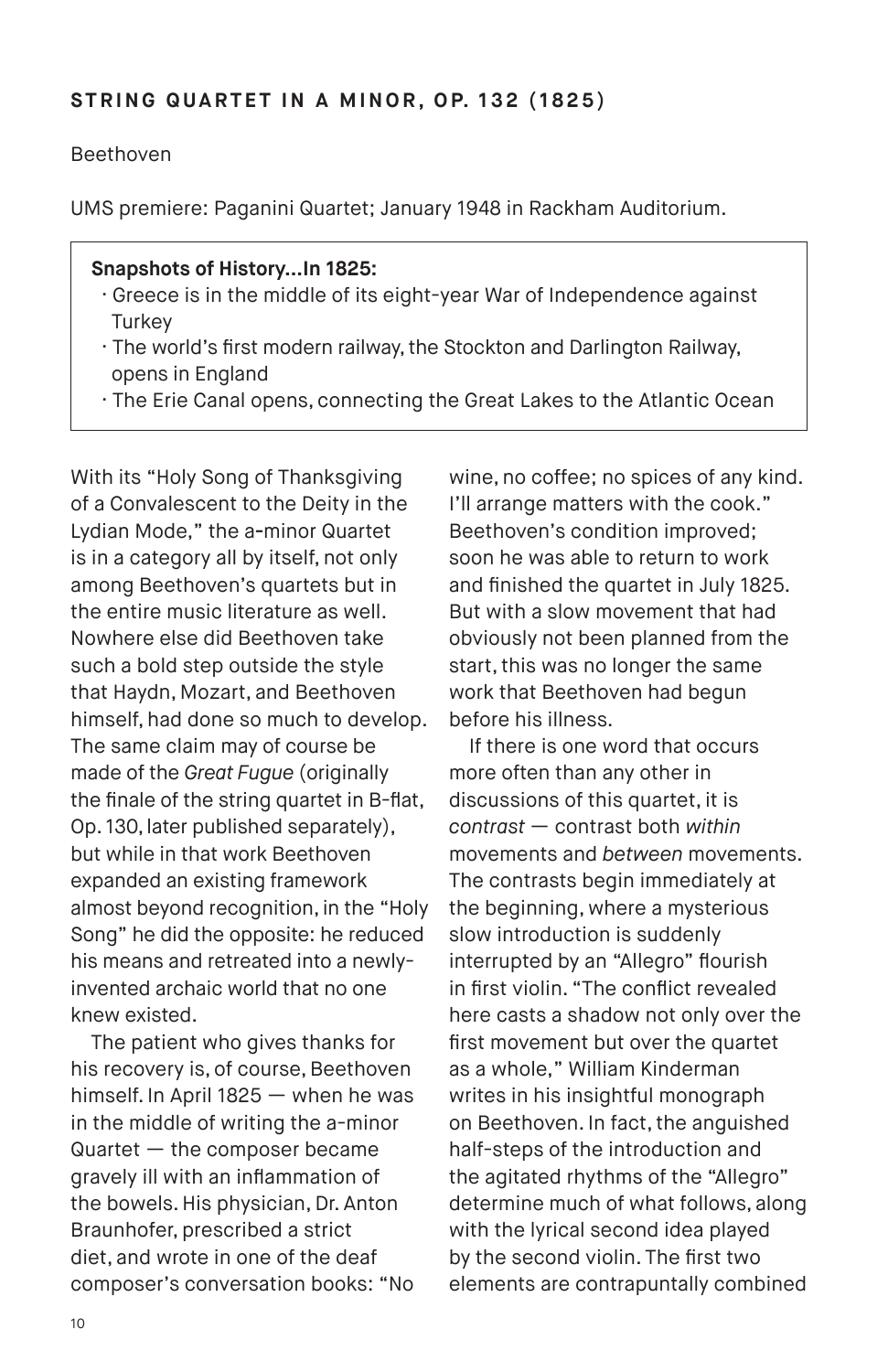in the development section and further elaborated in the subsequent sections of the movement. In a significant departure from conventional sonata form, Beethoven wrote not just one recapitulation but two. The first of these resembles the exposition more closely but is set in a key other than a minor, the home key, while the second treats the material with much more freedom but reestablishes a minor in the movement's vibrantly dramatic coda.

To say that the second movement is a minuet with trio is both true and untrue. The 3/4 time and ABA form are certainly present, and the drone effects of the trio have a long ancestry in movements of this type. Yet the movement doesn't *sound* like a minuet. Commentator Michael Steinberg described it as "an always surprising mixture of the gentle and the acid," with harmonies that are "a bit tart." The frequent half-steps are audibly related to those from the slow introduction of the first movement. Of the trio section, Steinberg wrote: "A country dance tune, with bagpipe drone and all, becomes transfigured at a great height into something distant, mysterious, free of the pull of gravity." This ethereal dance is, however, suddenly interrupted by a unison passage where even the meter changes briefly from triple to duple. Thus, even this lyrical intermezzo is not spared from the dramatic contrasts that fill the entire work.

Beethoven took pains to specify that the "Holy Song of Thanksgiving" was in the Lydian mode, which is one of the old church modes upon which Gregorian chant and much early polyphonic music was based.

The name itself is even older, going back to ancient Greece. We know that Beethoven studied some examples of Renaissance music and also theoretical writings from the period, and thus he was well aware that Lydian was associated with healing in some ancient writings. According to theory books, the Lydian scale consists of the white keys of the piano starting with the note 'F'; in other words, it is an F-Major scale with a 'B-natural' instead of a 'B-flat.' This poses a grave problem, however, in that the interval 'F'–'B' is an augmented fourth or "tritone" that was called the "devil's interval" in medieval times and studiously avoided. All chant melodies notated in Lydian were actually sung with a 'B-flat,' an alteration that was routinely applied to the music. In Op. 132, however, Beethoven used 'B-natural,' and it is very likely that his use of the "Lydian mode" is the first in history not to correct the offending interval. Thus, while seemingly reviving an old musical element, Beethoven actually created something quite new. (The Lydian mode with 'B-natural' does exist in eastern European folk music.) The entire song of thanksgiving is harmonized with only "white keys," which  $-$  in conjunction with the extremely slow tempo — makes the sound eerily transparent. In addition to ancient sources, Beethoven also drew on the Protestant chorale tradition in this movement  $-$  a tradition he was familiar with in spite of his Catholic background. The uniform rhythms and clear-cut cadences (line endings) turn the Holy Song into a chorale of sorts, though this chorale has five lines instead of the usual four.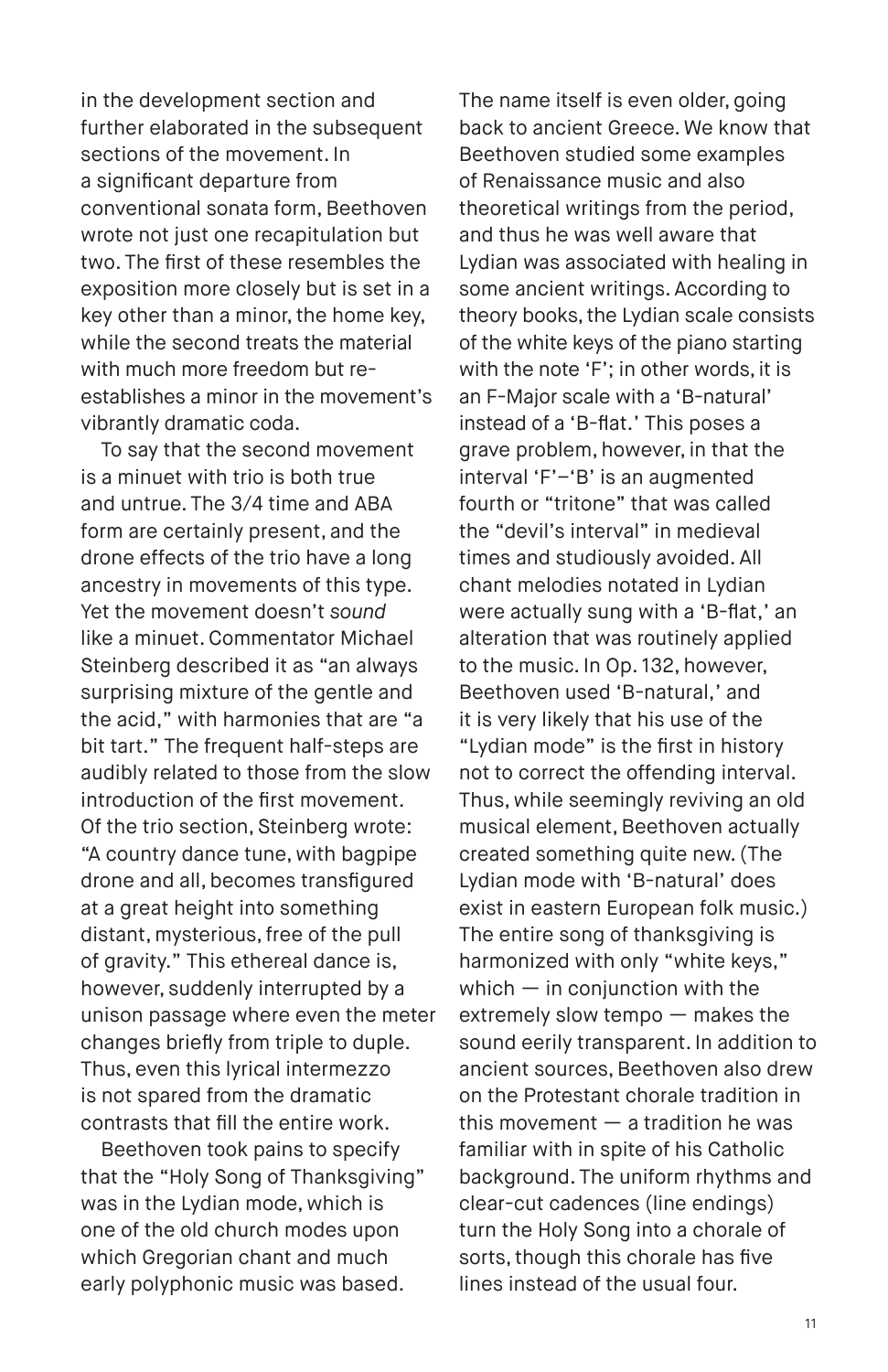At the end of the fifth line, the second violin plays the first altered note (a 'C-sharp') in the movement, giving the signal for the next section, marked *Neue Kraft fühlend* (feeling new strength). As a total contrast to the preceding Lydian music, this section is in a bright and confident D Major. In Steinberg's words: "The staccatos, the wide leaps, the exuberant upbeats in scurrying 32nd notes, the jubilant violin trill that rides across the top of the music, the breathless excitement in the accompaniment, all contribute to the joyful atmosphere."

The hymn returns with some fascinating changes in the texture. The static, almost frozen chords of the first appearance are softened by a more complex rhythmic interplay among the voices, giving the music a more flowing character. Then the second section returns, lavishly ornamented. With the third and final return of the Lydian chorale, we understand the form as A–B–A–B–A (as in the slow movement of the Ninth Symphony), but this final 'A' is more intimate and transcendent than any of its previous incarnations. It is also much longer. At first, only one instrument at a time adds ornaments to the melody, the others play the long notes from the beginning. As a result, each player comes forward an individual singing his own personal hymn of thanksgiving. Then, the four instruments join forces again to play the otherworldly harmonies of the movement's final measures.

The brief march that follows confirms the convalescent's return to life. Beethoven wanted a more simple and lighthearted movement after the

"Holy Song," and according to his sketches, he first intended a Ländlertype dance at this point. He later decided otherwise, and the Ländler found its home as the "Alla danza tedesca" movement of Op. 130.

We might think that when we hear the march in Op. 132, the trials and tribulations are finally over. Not so. A dramatic recitative interrupts the happy music, leading into the "Allegro appassionato" finale. Despite the waltz-like lilt of the main theme, there is significant tension under the surface. The rondo theme is quite close to the agitated melody of the first movement. The first episode provides momentary relief; the second even intensifies the "storm and stress." But eventually, the tonality shifts from a minor to A Major; the tempo increases to *presto* and a new lyrical melody helps to give this monumental work a happy ending.

*Program notes by Peter Laki.*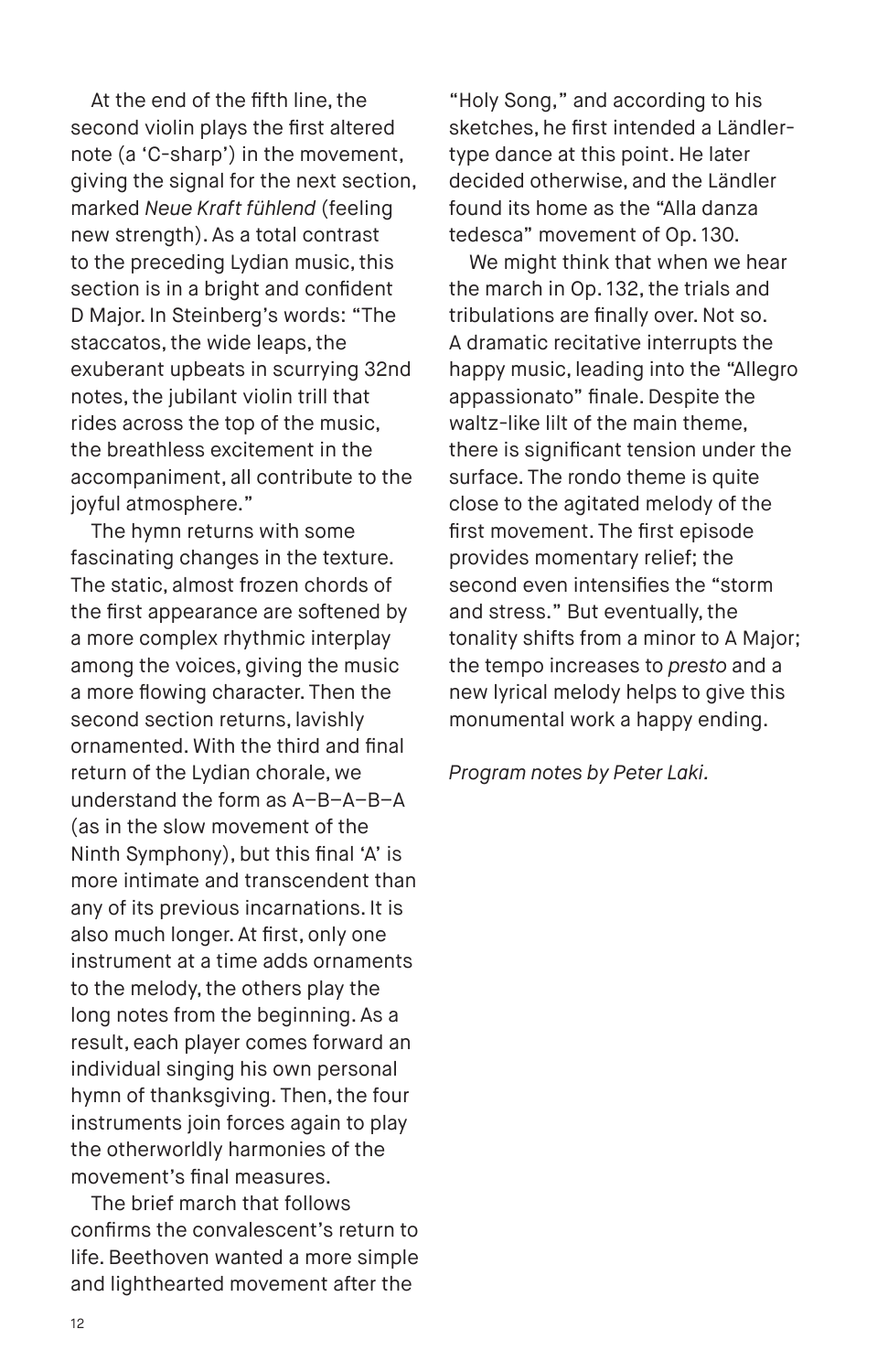## **Beethoven's Impact**

by Sebastian Currier

The Beethoven quartets have always loomed large in my life. When I was a teenager I remember lying on the couch listening to LPs of the quartets for hours on end. Now, some 40 years later, I have them on my iPhone! They never seem to grow old. For all those years, as I've changed, as the world has changed, they've managed to always feel fresh, full of vitality, thoughtfulness, and intensity. Though written almost two centuries ago, I feel I react to them as if they were written yesterday. While some music from as recently as a few decades ago can seem dated and passé, the Beethoven quartets seem to me endlessly new. Being new is one thing. Remaining new is quite another!

*Sebastian Currier is an American composer. He was a professor of music at Columbia University from 1999 to 2007, and was the composer-inresidence at the Institute for Advanced Study between 2013 and 2015. He has composed two full-length string quartets.*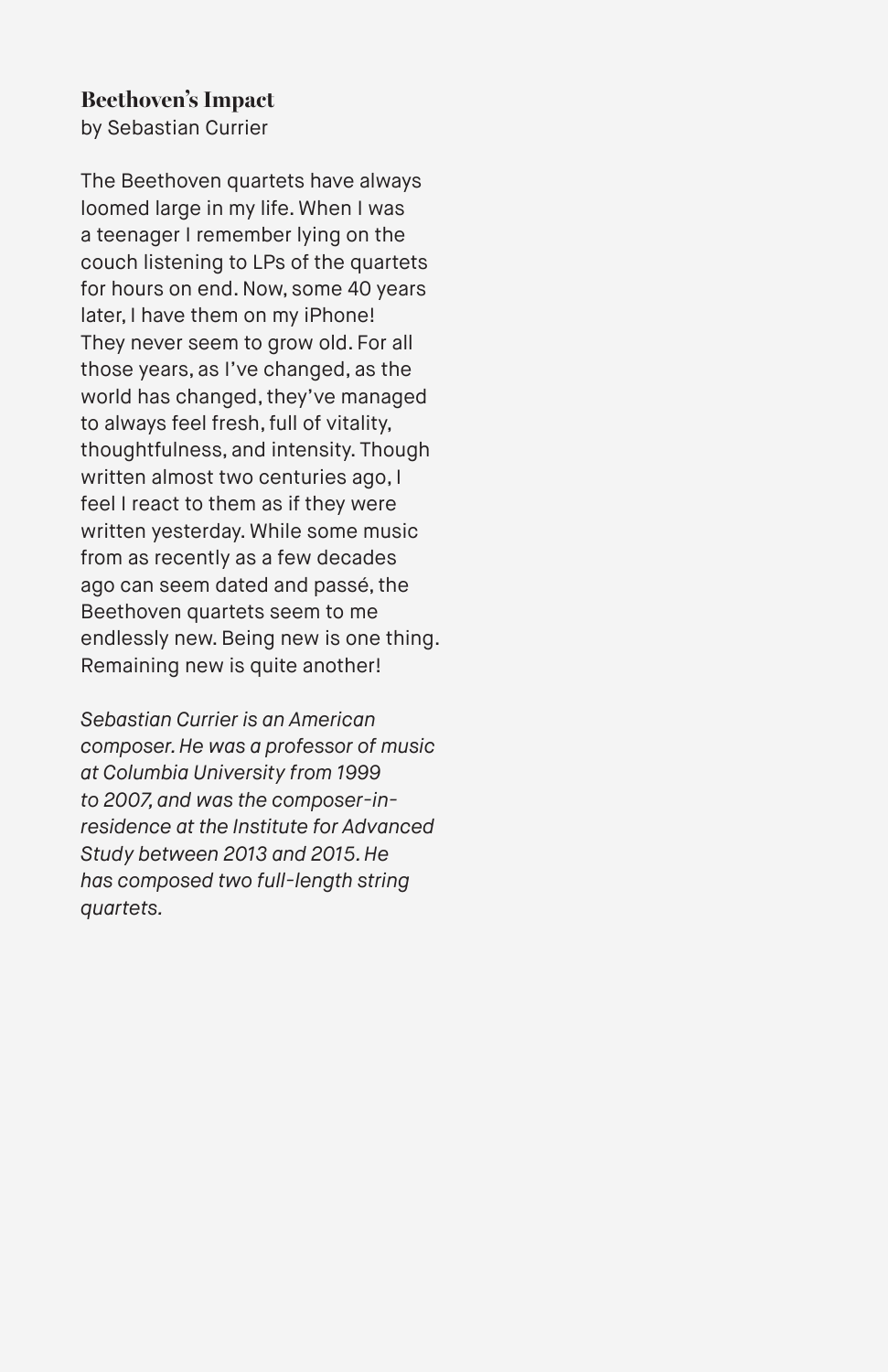## **Ignaz Schuppanzigh, Beethoven, and the Inception of Listening to String Quartets**

by John M. Gingerich

The violinist Ignaz Schuppanzigh (1776–1830) was Beethoven's closest collaborator in the composition of all of his string quartets, from Op. 18 right through Op. 135. They first became acquainted shortly after Beethoven's arrival in Vienna, when both assisted at the Friday morning quartet concerts of one of Beethoven's principal patrons, Prince Karl Lichnowsky. These concerts introduced Beethoven to Vienna's leading string players, and included performances of Haydn quartets under the old master's personal supervision. (At Schuppanzigh's suggestion, Lichnowsky made a gift to Beethoven of a complete set of old Italian string instruments, long attributed to Guarneri, Ruggieri, and Amati.) Five or six years later, when Beethoven himself started composing quartets, Schuppanzigh and the young virtuosi he led stood at Beethoven's disposal. When in 1808 Count Andrey Razumovsky asked Schuppanzigh to form a quartet and installed them with salaries and pensions as his "Kapelle," they also became Beethoven's personal quartet, available not only should the composer feel the need to hear a draft of a passage, but once he had finished, as his personallyrehearsed representatives before his patrons and their guests. A contemporary observer has left us a vivid description of the quartet's relationship with Beethoven during the years with Razumovsky (1808 until 1816): "Beethoven was, as it

were, the cock of the walk in the princely establishment; everything that he composed was rehearsed hot from the griddle and performed to the nicety of a hair, according to his ideas, just as he wanted it and not otherwise, with affectionate interest, obedience, and devotion such as could spring only from such ardent admirers of his lofty genius, and with a penetration into the most secret intentions of the composer and the most perfect comprehension of his intellectual tendencies." For the late Beethoven quartets we have a detailed record of the aid provided by members of the quartet, since Beethoven's nearly total deafness required his interlocutors to write down their side of the conversation: proofing, editing, the clarification of phrasing, dynamics, articulation, and other performance indications, the writing out of parts and scores in order to enable the task of proofing, as well as in preparation for the work of professional copyists who penned clean copies for Prince Galitzin and several different publishers—the participation of Schuppanzigh and other members of the quartet proved vital to all of these tasks.

Schuppanzigh introduced several innovations that fundamentally changed the string quartet, innovations upon which Beethoven capitalized in his late quartets, and which continue to shape how we experience and think about string quartets. During the winter of 1804–05, Schuppanzigh pioneered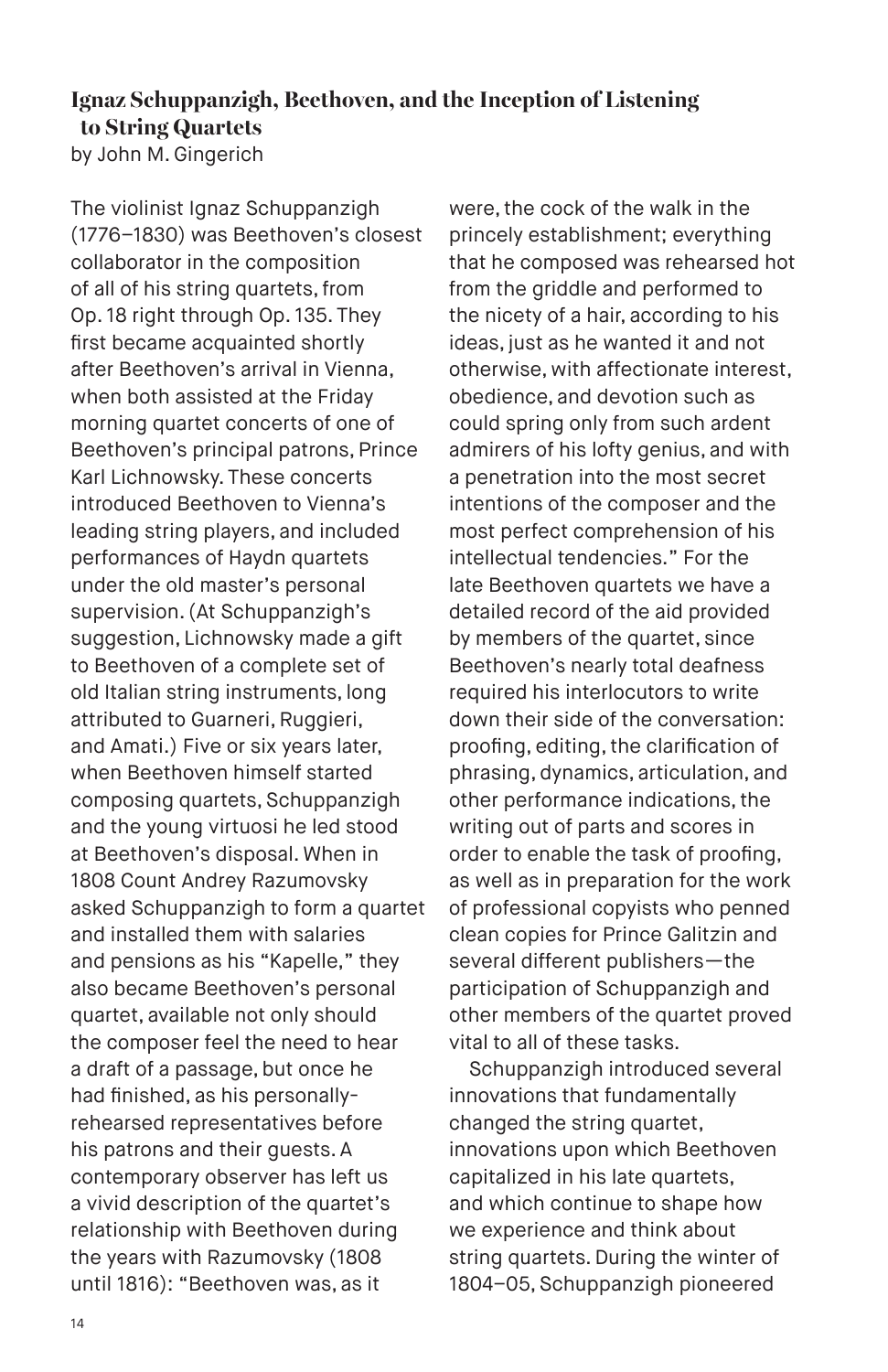public string quartet concerts; he continued with public subscription concerts during his tenure with Count Razumovsky, and again from the time of his return from Russia in 1823 until his death. Another innovation, for which Schuppanzigh shares the credit with Count Razumovsky, was a stable membership of the ensemble. Together these two innovations initiated a profound transformation of the string quartet from the leading Viennese genre of home entertainment, functioning primarily for the edification of its participant performers, to what it became after 1823, the leading genre of public instrumental music for connoisseurs, a new listener-centered role. At home players tended to read through as many quartets as possible, and included everyone present by rotating roles. The fixed membership of Schuppanzigh's ensembles after 1808 enabled them to perform with a precision and finesse that revealed unsuspected nuances, depths, and powers of works that listeners thought they already knew from playing through them at home.

Yet a third innovation, Schuppanzigh's programming, augmented the effects of the first two in creating an audience of connoisseurs. From the start in the winter of 1804–05 his core repertory had consisted of works by "the greatest masters," as he put it in one of his advertisements — of quartets by Haydn, and quartets and quintets by Mozart and Beethoven. This core canon was augmented occasionally with quartets by Anton Eberl and Andreas Romberg in the early years, and in later years with works by Louis Spohr (especially his double quartets), Georges Onslow (especially his cello quintets), and even more occasionally with works by Franz Weiss, the violist of the quartet, and Franz Schubert. Schuppanzigh's programming was designed to let Beethoven shine against the backdrop of his forebears Haydn and Mozart, while everyone else auditioned for inclusion in the canon of great masters.

By the time Schuppanzigh began his last run of subscription concerts in 1823 his programming represented a much greater departure from Viennese norms than had his earlier concerts. In the home, the male string quartet (since string instruments were not considered suitable for women) was beginning to be crowded out by music for the pianoforte, the specialty of young ladies. The decade of Rossini (starting in Vienna in 1816), of the waltz orchestras of Johann Strauss Sr. and Joseph Lanner (starting in 1823), and of the first full flowering of virtuosity, rendered all the old four-movement instrumental genres born of aristocratic patronage deeply unfashionable; the sonata became a rare visitor in the parlor, as did the symphony on the public stage. Public concerts in the 1820s mixed instrumental with vocal numbers, and the vast majority of instrumental offerings comprised virtuoso vehicles (divertissements, potpourris, and variations); even new quartets were predominantly *quatuors brillants*. By default Schuppanzigh's concerts became the preeminent venue for hearing instrumental music in a pedigreed genre, and thus by default his concerts were also the preeminent venue for hearing instrumental music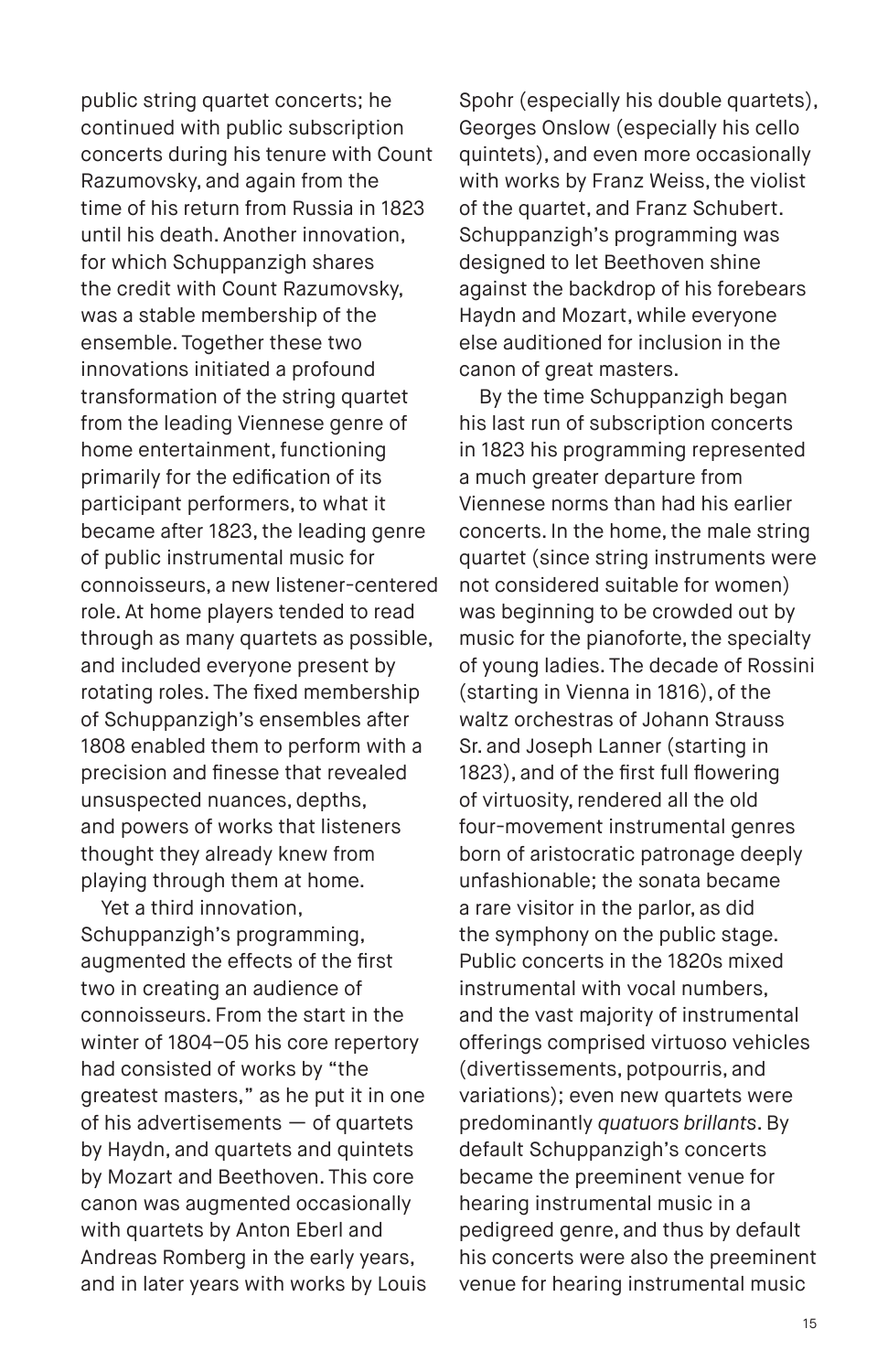by Haydn, Mozart, or Beethoven. At a time when the old instrumental genres Beethoven had inherited and made his own were fading away as old music had always faded away, when Beethoven himself had become a living legend but had also begun to appear irrelevant to the future course of music, Schuppanzigh did more than anyone else to keep one of those genres audible and fresh and in mind and in memory, and only Schuppanzigh provided polished performances to make the case that the richness of this music had not been exhausted or even plumbed by decades of exposure, that here was music that transcended fashion.

The first reviews of Schuppanzigh's 1823 series repeatedly stressed its function as a "school of artistic taste," and praised it as an "institution for the conservation of the higher sense for music," that is, music that transcends mere "ear-tickling." The reviewers took pains to convince readers that the public string quartet represented the peak experience and most refined challenge available to connoisseurs of music, and as such was drawing Vienna's most select music public. And they celebrated Schuppanzigh's concerts by describing them with the term "classical" — as one reviewer put it, "[Schuppanzigh is] a mighty dam against the flood of modern tinsel music, dedicating his virtuosity solely to the acknowledgment and rise of truly classical creations." But this "classical" also had class connotations; the venerable "classical" works had aristocratic cachet while the modern tinsel music was bourgeois. Unlike any other public venue in 1823, but perhaps not

too dissimilar from the experience Lichnowsky and Razumovsky had once been able to offer their guests, Schuppanzigh's concerts forced listeners to concentrate on purely musical processes through the uninterrupted course of three string quartets, without the aid or distraction of text, and without granting the performer a greater claim on their attentions than the music. Over the course of several seasons his subscribers encountered the historic panorama of the string quartet from its beginnings with Haydn right through the first public hearing of a Schubert quartet. Schuppanzigh was training his audience, preparing them as well as possible for the promised encounter with the new quartets Beethoven was working on.

After finishing the Op. 95 Quartet in 1810, Beethoven had stopped writing string quartets, and some of his reasons can be surmised from a letter he wrote to his agent in England: "N.B. The Quartett [Op. 95] is written for a small circle of connoisseurs and is never to be performed in public. Should you wish for some Quartetts for public performance I would compose them to this purpose occasionally." Schuppanzigh's return to Vienna from Russia hard on the heels of Prince Galitzin's commission for three new string quartets, along with the new series of public quartet concerts Schuppanzigh started evidently persuaded Beethoven that he could now successfully market quartets for connoisseurs. Publishers embraced the implications of the new classicizing tendencies. As one put it, "I won't collect the interest for 20 years; but with Beethoven I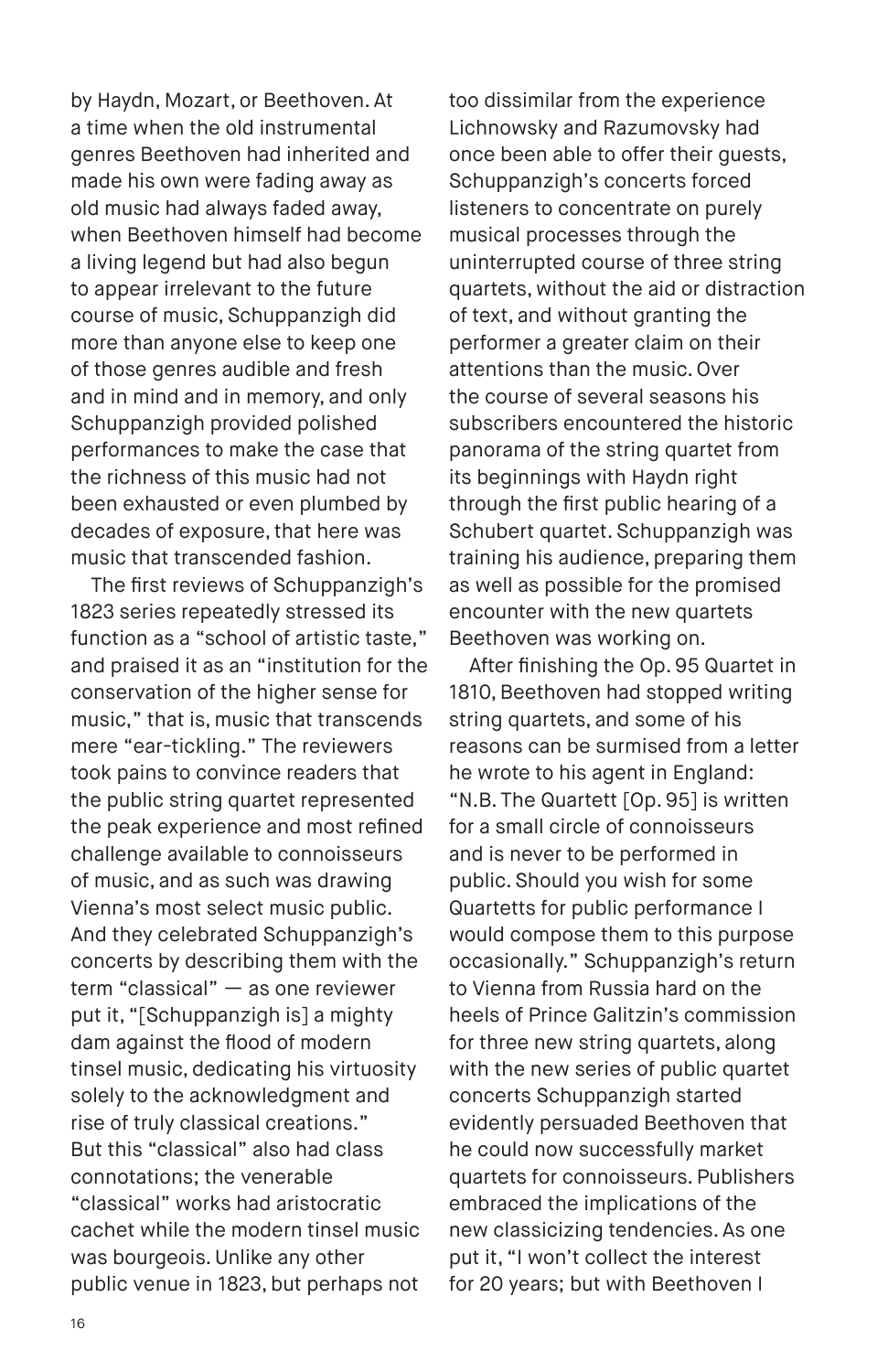have capital in my hands. —But not everyone can play it yet." Publishers also issued Beethoven's late quartets in score simultaneously with their initial publication in parts  $-$  a first for chamber music. A quartet score assisted study, but had previously been issued primarily in posthumous complete works editions, as "monuments." Issuing Beethoven's late quartets as "monuments" right away was a logical concomitant to treating their purchase as a long-term capital investment.

Schuppanzigh probably premiered all of Beethoven's string quartets, but while accounts of the early public concerts do not mention precise programs, we know when and where the five late quartets were first performed in public. The long-awaited premiere of Op. 127, the first of the late quartets, was a fiasco. Beethoven did not have the parts ready until less than a month before the performance, the ensemble was ragged, and at a crucial juncture Schuppanzigh broke a string and had no back-up violin available. Unsympathetic observers blamed Schuppanzigh's corpulence (Beethoven usually called him "Falstafferl") for the poor performance and "incomprehensibility" of the new quartet. Schuppanzigh's humiliation was compounded when Beethoven gave the quartet in turn to two rival violinists who did much better, having much more time to prepare. The fiasco of the premiere and the ensuing violin competition heightened public interest in the new quartets, and publishers vied to buy them from Beethoven for unprecedentedly high prices. But while Beethoven realized serendipitous rewards from

the disastrous premiere of Op. 127, Schuppanzigh's subscription concerts never quite recovered.

Unlike Schubert, Beethoven never dedicated a quartet to Schuppanzigh, and seems to have regarded their enduring friendship and collaboration as sufficient tribute. But we should recognize that it was not Beethoven alone, but Beethoven in concert with Schuppanzigh who transformed the string quartet from music best experienced by the adept performer to the most rewarding music for the diligent listener, and thereby made of it a cornerstone of the building we know as classical music.

*Musicologist John M. Gingerich is currently working on a book on Schuppanzigh. Before beginning his musicological work he was a cellist, and played for several years with the Baltimore Symphony Orchestra.*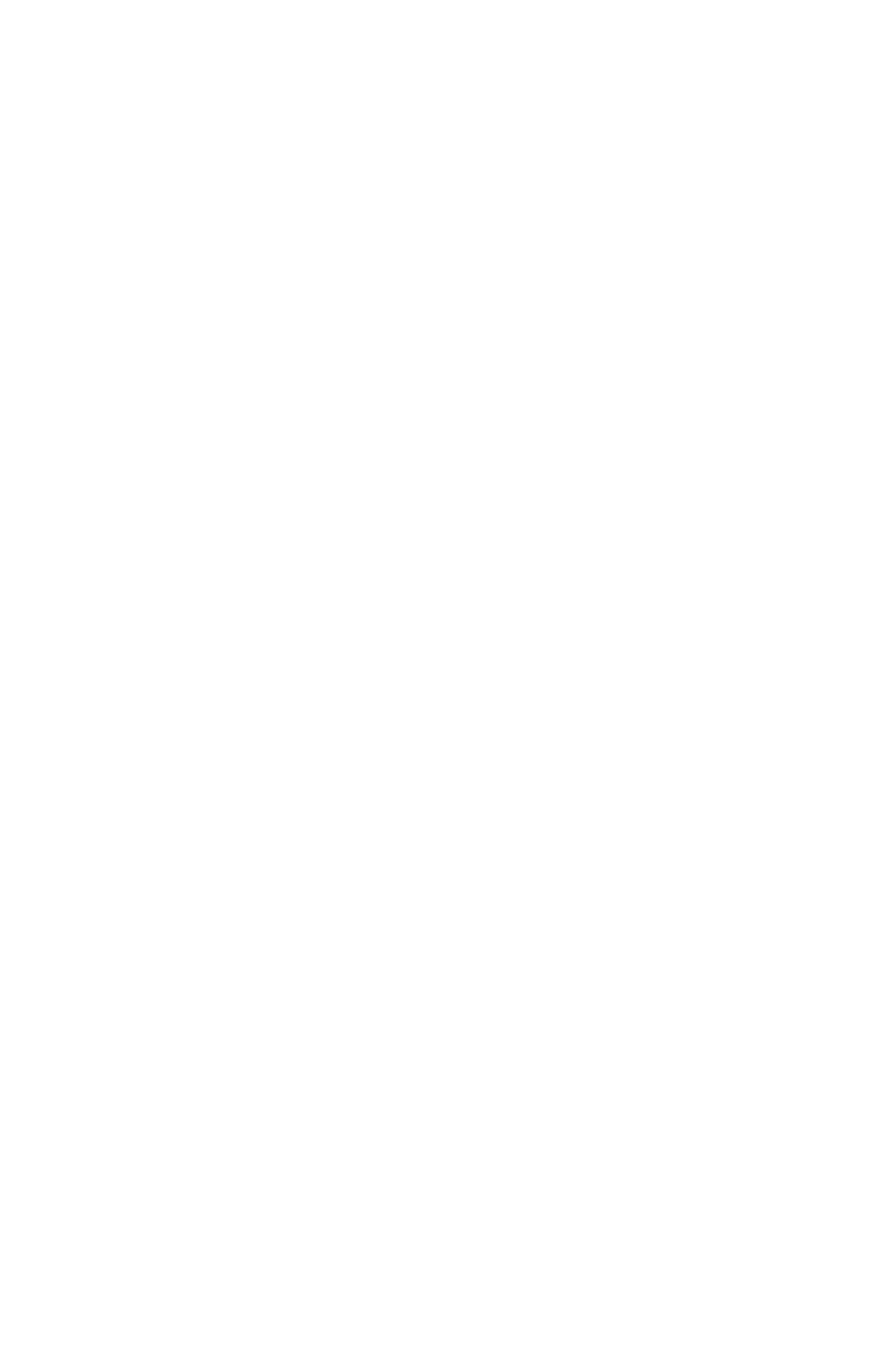# Takács Quartet

Concert IV

Edward Dusinberre / *Violin* Károly Schranz / *Violin* Geraldine Walther / *Viola* András Fejér / *Cello*

Sunday Afternoon, January 22, 2017 at 4:00 Rackham Auditorium Ann Arbor

33rd Performance of the 138th Annual Season 54th Annual Chamber Arts Series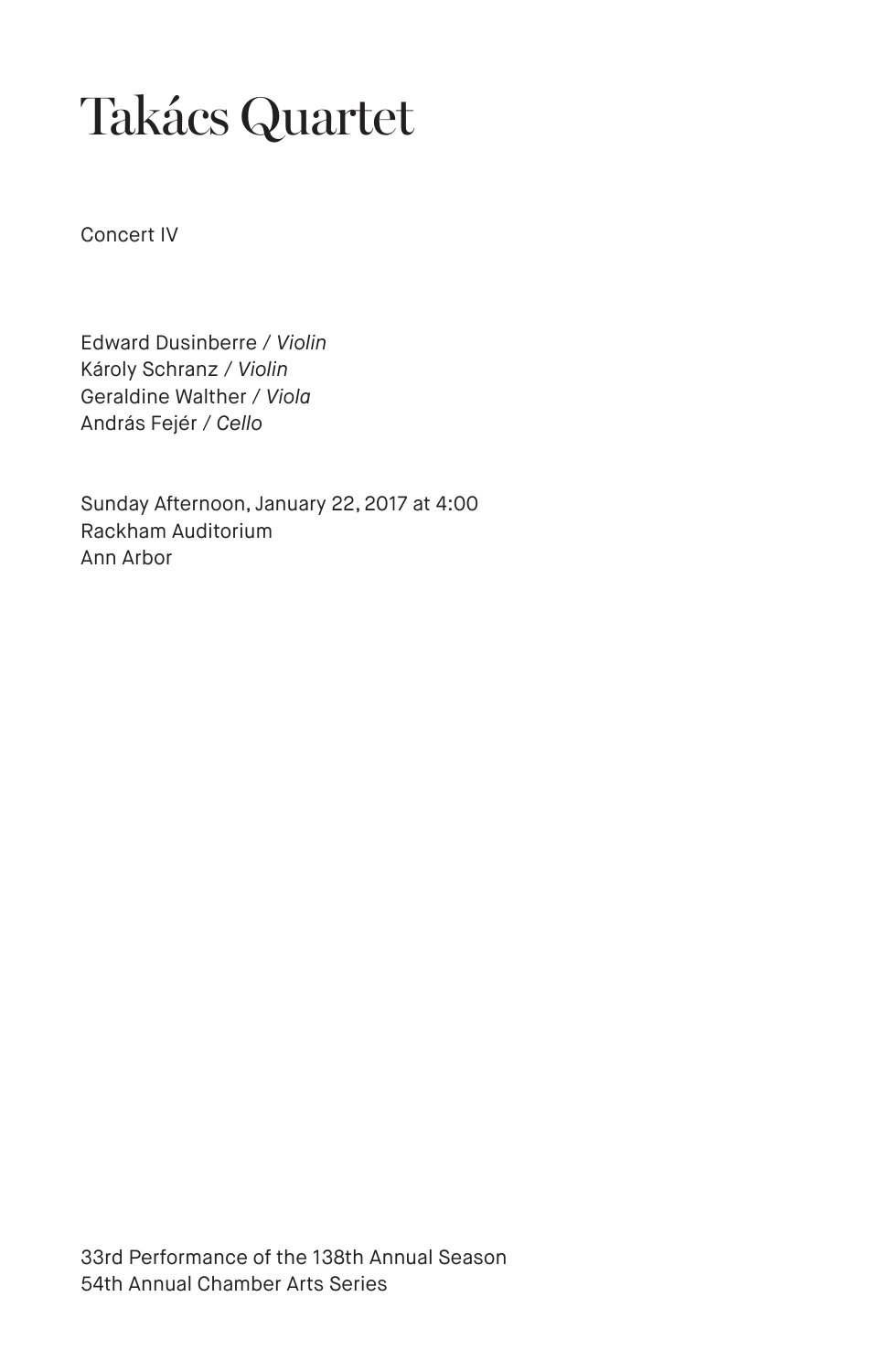This afternoon's supporting sponsors are Robert and Darragh Weisman.

Media partnership provided by WRCJ 90.9 FM.

Special thanks to Steven Whiting for his participation in events surrounding this weekend's performances.

The Takács Quartet records for Hyperion and Decca/London Records.

The Takács Quartet is Quartet-in-Residence at the University of Colorado in Boulder and are Associate Artists at Wigmore Hall, London.

The Takács Quartet appears by arrangement with Seldy Cramer Artists.

In consideration of the artists and the audience, please refrain from the use of electronic devices during the performance.

The photography, sound recording, or videotaping of this performance is prohibited.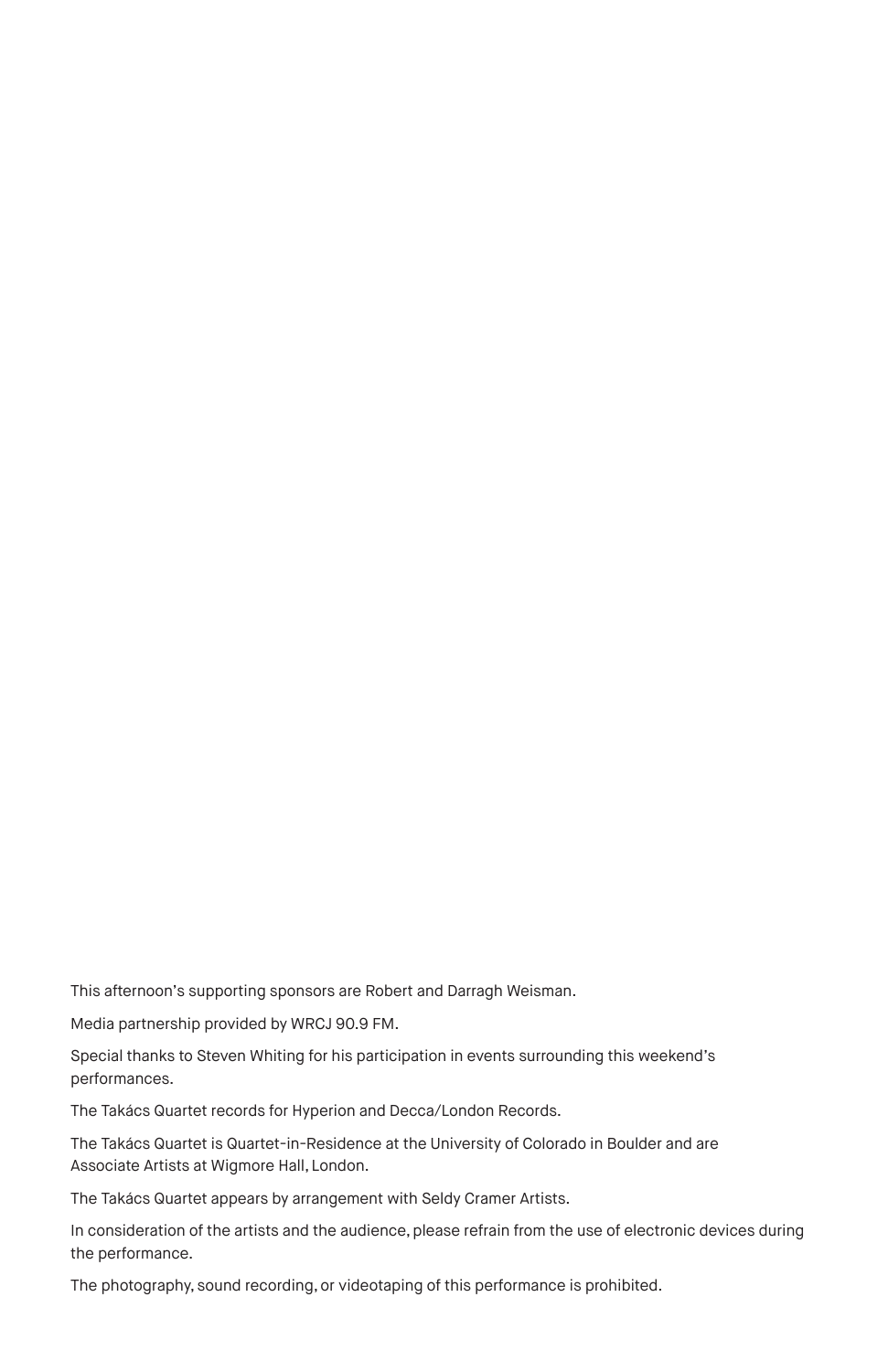#### **PROGRAM**

#### **Beethoven String Quartets Concert IV**

#### **String Quartet in D Major, Op. 18, No. 3**

Allegro Andante con moto Allegro Presto

#### **String Quartet in e minor, Op. 59, No. 2**

Allegro Molto adagio: Si tratta questo pezzo con molto di sentimento Allegretto Finale: Presto

#### **Intermission**

#### **String Quartet in E-flat Major, Op. 127**

Maestoso — Allegro Adagio, ma non troppo e molto cantabile — Andante con moto — Adagio molto espressivo — tempo primo Scherzo: Vivace — Presto Finale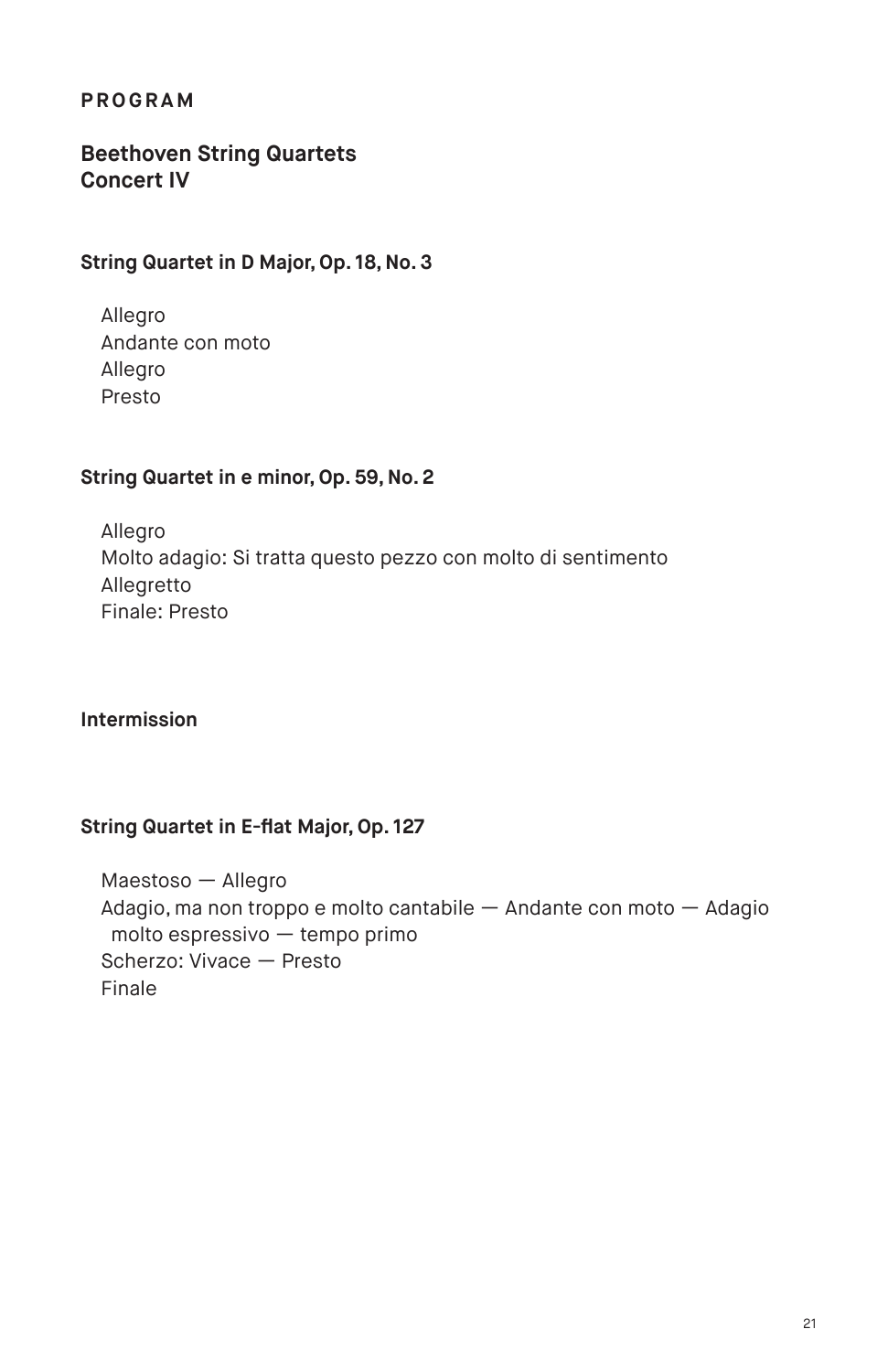## **Beethoven's Impact**

by William Bolcom

About age 11, I became enamored of quartet music (and began what turned out to be a group of 12 of them). My first big influences were the Bartók quartets, Berg's *Lyric Suite*, and the Roy Harris quartet, which influences show up in my first two quartets. I was cognizant of Beethoven mostly through the piano literature before that age.

Later, about the age of 14, I landed on the late Beethoven quartets, which absolutely blew me away, and their influence would permeate my third and fourth quartets particularly. On the bus to junior high school I sat with a Beethovenian grimace — I'd read Robert Haven Schauffler's *Beethoven, the Man Who Freed Music —* which I'm sure amused other passengers. (In these last few years I've been going over all 12 of my quartets for publication, and I'm embarrassed to relate that the Beethoven-ish ones seem to me more like age-appropriate juvenilia than the earlier two. It does seem odd that I would go backward, not forward, in musical history in my influences.)

In the following years I expanded my knowledge of quartet literature, concurrently both the classical canon and much newer work, and the divide between the modern and the old began to blur in my mind. I saw the revolutionary in Beethoven, the classicist in Bartók and Schoenberg, and increasingly felt no obligation to eschew any music in my search for vocabulary. That epiphany I owe largely to the Beethoven quartets, particularly the later ones, which

would steer me in the compositional direction I have followed ever since.

*William Bolcom is an American composer and Professor Emeritus of Composition at the University of Michigan School of Music, Theatre & Dance. He received the Pulitzer Prize for Music in 1988 and has composed 12 string quartets.*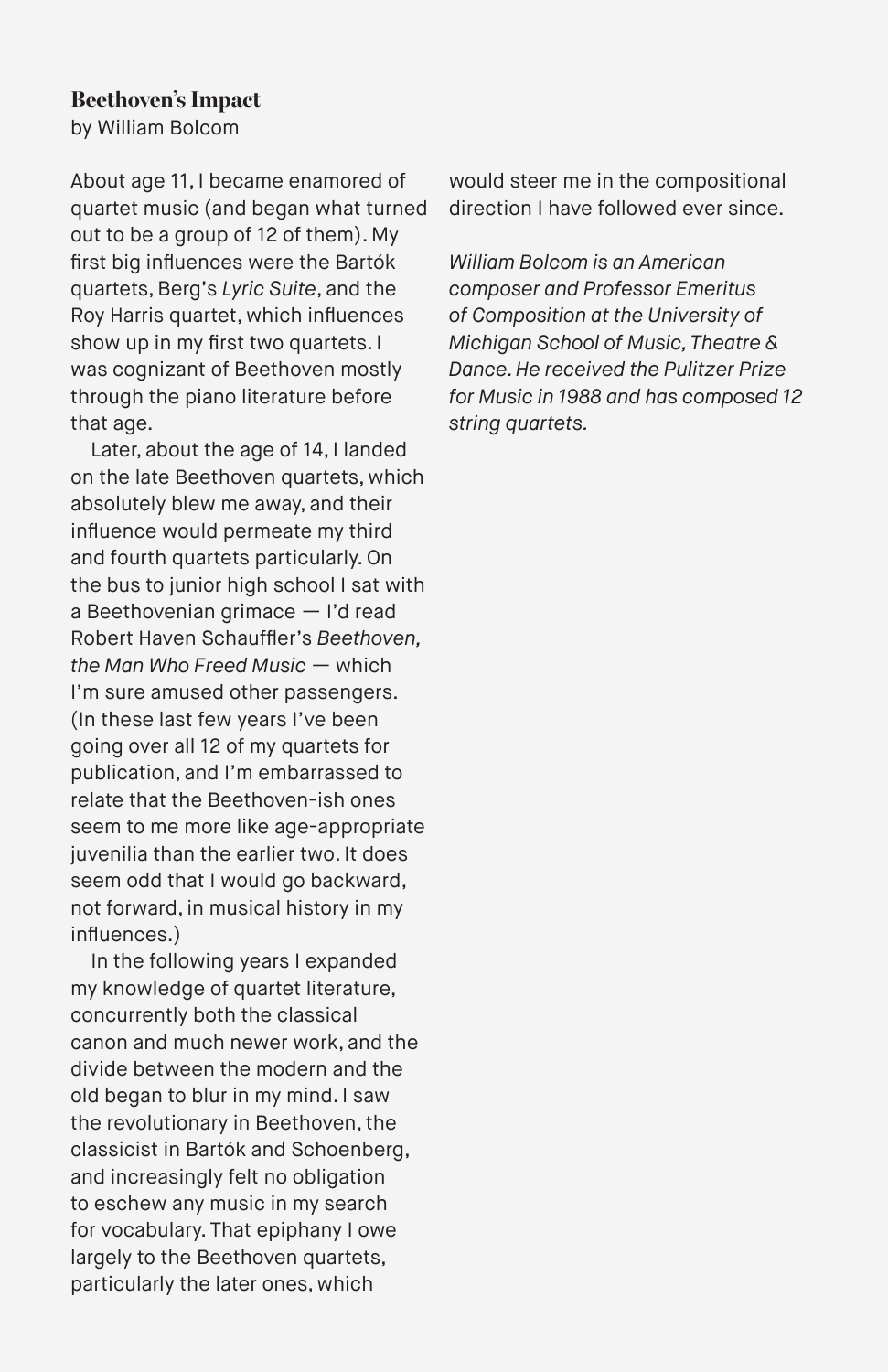Ludwig van Beethoven *Born December 16, 1770 in Bonn, Germany Died March 26, 1827 in Vienna*

UMS premiere: Detroit Philharmonic Club; March 1888 in a University Law Lecture Room.

#### **Snapshots of History…In 1798:**

- · French forces invade the Papal States and establish the Roman Republic
- · Eli Whitney contracts with the US federal government for 10,000 rifles, which he produces with interchangeable parts
- · Edward Jenner publishes his work on smallpox vaccination

In spite of the obvious Haydn and Mozart influences, this quartet, the very first that Beethoven ever composed, is a work of surprising originality. Its opening, with its unaccompanied leap of a minor seventh, is like nothing we could find in the older composers' work, and everything that follows is equally unprecedented. Beethoven's ability to develop entire movements from tiny motivic ideas is already in evidence here, as that minor seventh (or its rhythm of even, long-drawn-out whole notes) pervades almost the whole "Allegro." The number of keys visited is also greater than usual: tonalities not closely related to the central D Major are used freely, resulting in an exciting and utterly unpredictable harmonic plan.

Similar observations can be made of the other movements as well. The second movement is based on a gentle theme proceeding in equal eighth notes; yet it can become quite dramatic in the course of its development. The choice of key (B-flat Major, a significant distance

from D Major) foretells more harmonic adventures, which do not fail to occur. The third movement is marked neither "Minuet" nor "Scherzo," but simply "Allegro." It is closer to a scherzo character since it is not particularly dance-like and abounds in offbeat accents that appear in so many of Beethoven's scherzos. Its first phrase oscillates between major and minor in a most unusual fashion. The tonality eventually settles in D Major, only to be displaced by an agitated trio (middle section) in d minor. In an unusual move, Beethoven wrote out the return of the scherzo in full, with large portions placed an octave higher than the first time. The vivacious finale again unfolds from a single rhythmic idea (that of a swift eighth-note motion in 6/8 time) with occasional interruptions and other surprises. The ending is probably the only point where Beethoven clearly follows Haydn's lead. The way he turns the first three notes of the theme into a *pianissimo* ending is an obvious bow to the older master.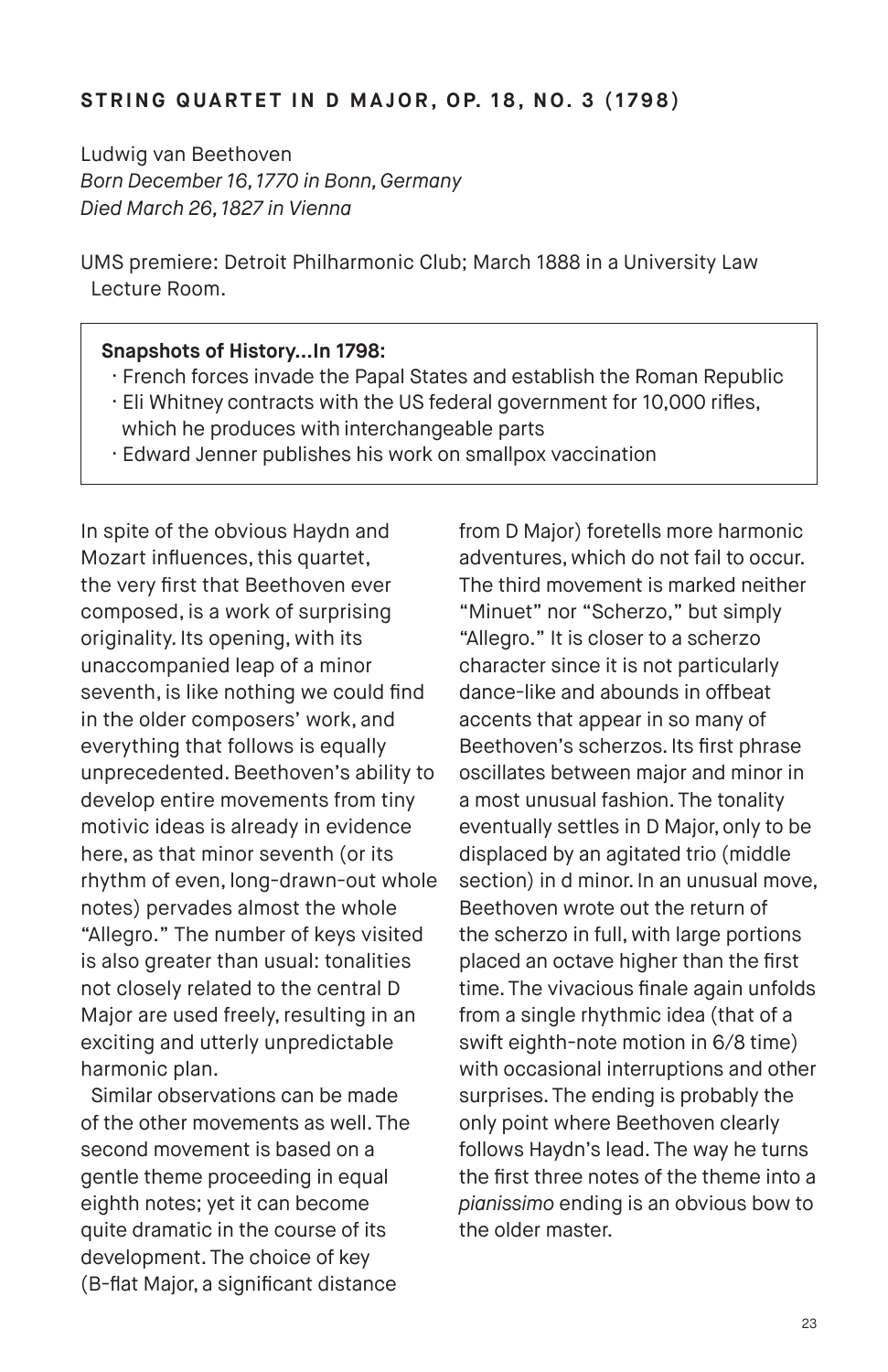#### STRING QUARTET IN E MINOR, OP. 59, NO. 2 **("RASUMOVSKY") (1806)**

#### Beethoven

UMS premiere: Budapest String Quartet; January 1947 in Rackham Auditorium.

#### **Snapshots of History…In 1806:**

- · The British occupy the Cape of Good Hope
- · The Lewis and Clark expedition reaches St. Louis, Missouri, ending a successful exploration of the Louisiana Territory and Pacific Northwest
- · Noah Webster publishes his first American English dictionary

Prince Andrey Razumovsky, the Russian Ambassador in Vienna, and the Princes Lichnowsky and Lobkowitz, two Viennese aristocrats to whom he was related by marriage, together received the dedications of more than a dozen major works by Beethoven. One might almost say that their "clan" underwrote a great part of what later became known as Beethoven's "heroic" or middle period.

The three quartets of Op. 59, known as the "Razumovsky" quartets, were written shortly after the Third Symphony ("Eroica") and the f-minor Piano Sonata ("Appassionata"). In those works, Beethoven made a bold leap into the future: music had never expressed such intense emotions before, nor had the formal conventions of music been changed so radically in such a short time. With Op. 59, Beethoven extended his musical revolution to the quartet medium, producing three masterworks after which the genre was never the same again.

One of the most striking features of Beethoven's "heroic" style is a reduction of the thematic material to a small number of motifs and an

expansion of the techniques that serve to develop those motifs. The most extreme example is probably the first movement of the Fifth Symphony, with its famous four-note theme, but the opening of the e-minor Quartet is equally striking. Beethoven begins suspensefully with a pair of chords, followed by a short phrase, which is punctuated by rests and repeated a half-step higher, immediately calling the e-minor tonality into question. Eventually, continuity is restored, but the form remains rather fragmented, reflecting an agitated state of mind. We hear many insistent syncopated rhythms and rapid passages in unison or parallel motion, in dramatic contrast with the occasional gentler moments. In associating minor mode with emotional turbulence, Beethoven followed the tradition of Haydn and Mozart, though his radically new way of writing gave this "Allegro" a very special edge.

It was not for nothing that Beethoven inscribed the secondmovement "Molto adagio" with the words "*Si tratta questo pezzo con molto sentimento*" (This piece must be treated with much feeling). Here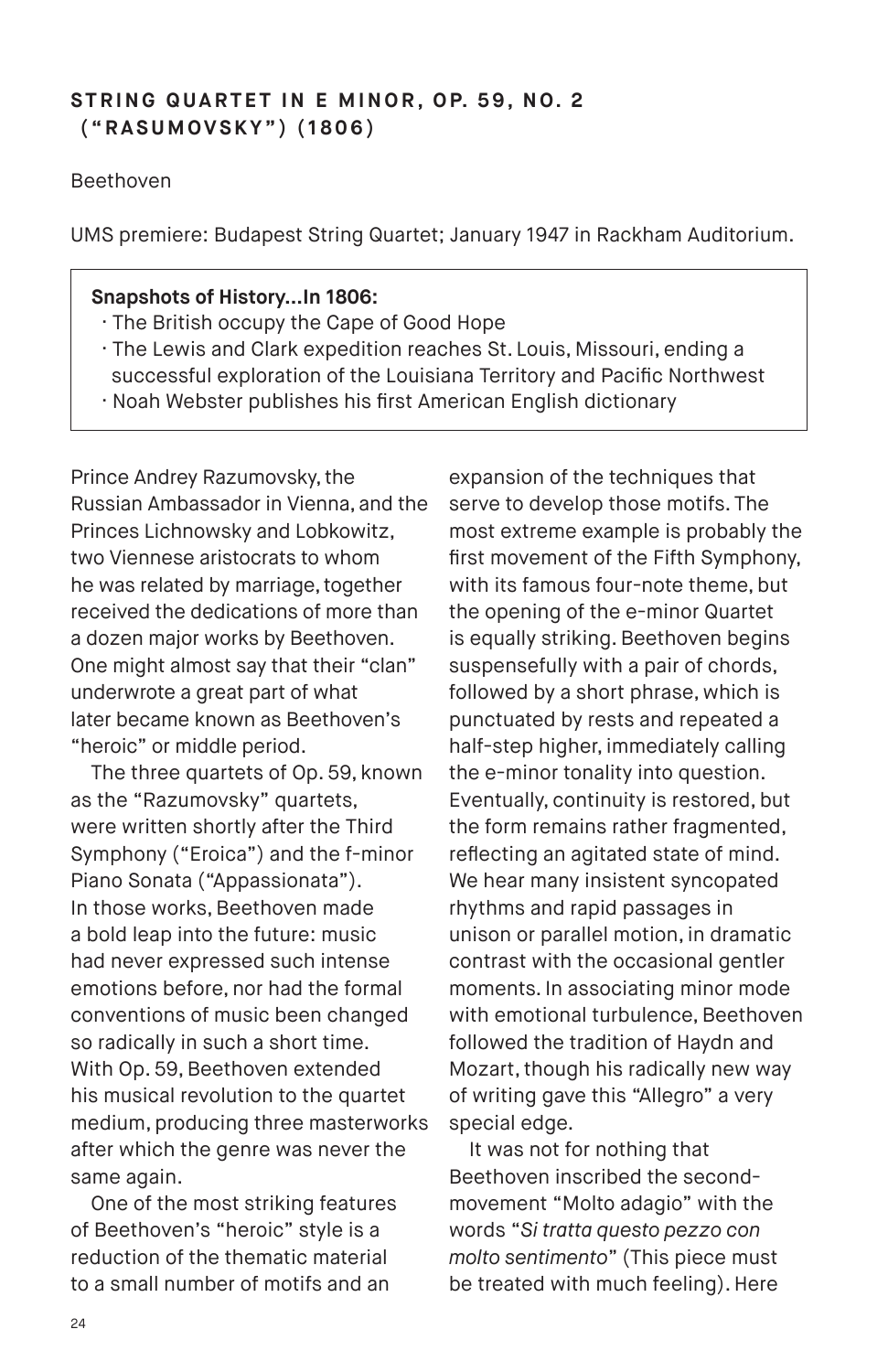is one of his great hymn-like slow movements, with the quiet majesty of the later "Emperor" Concerto and Ninth Symphony — yet entirely within the intimate world of chamber music. The melody is enriched by chromatic harmonies and surrounded by complex figurations. Then, at the end of the movement, all embellishments are stripped away and the melody is stated by the four instruments in bold *fortissimo* chords, with harsh harmonies and strong accents before the gentle closing measures end the movement in an idyllic mood.

Beethoven refrained from calling the third movement a "scherzo," and surely the first section of the movement is too serious to qualify as a "joke." Yet its syncopated motion and sudden dynamic and harmonic changes are definitely scherzolike features. The high point of the movement, however, is the second section (which elsewhere would be called "Trio"). In honor of his dedicatee, Beethoven inserted a Russian theme here (marked *thème russe* in the score). The source of the theme was the important folk song collection published by Nikolai Lvov and Ivan Prach in 1790. (This melody, "To the Red Sun, Glory!" was famously used again by Mussorgsky in the coronation scene of *Boris Godunov*.) Beethoven had the four instruments take turns repeating this melody identically over and over again, against a fast-moving counterpoint that also makes its rounds among the four players. As in several other Beethoven works, the usual A–B–A scheme of the scherzo is expanded to A–B–A–B–A, with the *thème russe* section appearing twice and the opening section three times.

The finale is a galloping sonata rondo where Beethoven constantly plays games with our (possibly subconscious) tonal expectations. Seemingly reluctant to establish the home key of e minor, he keeps the first few measures in C Major before making a sudden shift just before the end of the phrase. (The last movement of the Fourth Piano Concerto, Op. 58, written around the same time, uses a similar strategy.) The rhythmic momentum never flags, though the galloping pulse is temporarily replaced by quieter motion in the lyrical second theme. Yet the main theme never stays away for very long; and as if the initial *presto* tempo weren't fast enough, Beethoven demands *più presto* (faster) for the final measures.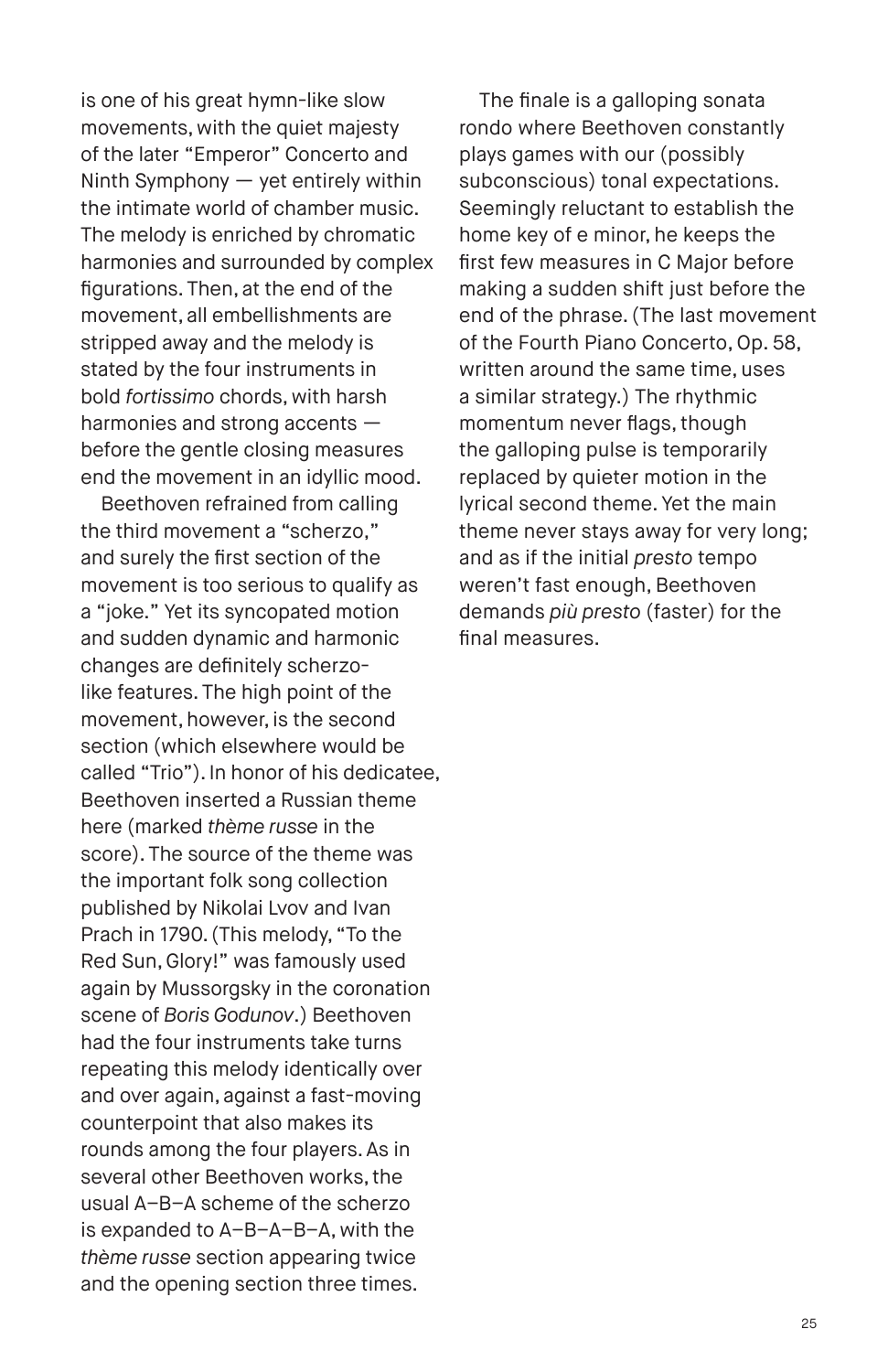#### Beethoven

UMS premiere: Paganini Quartet; January 1949 in Rackham Auditorium.

#### **Snapshots of History…In 1825:**

- · After no presidential candidate receives a majority of electoral votes, the US House of Representatives elects John Quincy Adams President of the United States
- · Uruguay secedes from Brazil
- · The first horse-drawn omnibuses are established in London

In the fall of 1822, Beethoven received a letter from a Russian aristocrat and amateur cello player, Prince Nikolai Galitzin. The Prince commissioned Beethoven to write three string quartets and urged him to name his own price. Beethoven accepted the proposal and promised to deliver the first quartet within a month. However, more than two years passed before the Quartet in E-flat, the first one in the set, reached the Prince, even though it seems that Beethoven had begun to make sketches for a new string quartet even before receiving Galitzin's letter. (He had not written a quartet since the f-minor work, Op. 95, of 1810.)

Let us for a moment imagine the Prince and his three companions in St. Petersburg as they put the parts of Op. 127 on their music stands. They start playing the opening "Maestoso," thinking it is a slow introduction; yet after only six measures, they see with surprise that the introduction is cut short and an "Allegro" theme begins in a new meter. After a few minutes (during which time two distinct musical ideas appear, more or less like in a classical sonata exposition), the opening "Maestoso" returns in a

startlingly distant key. It is brushed aside once more by the "Allegro" music, now taking on the distinct features of a development section (frequent modulations, fragmentation of motives). Another set of slow measures — shorter than the previous ones — again propels the music in unexpected harmonic directions, with the home key in E-flat Major eventually returning and bringing the music to a soft and somewhat inconclusive conclusion.

After this enigmatic opening, the players encounter a slow theme-andvariation movement of unprecedented complexity (they must have been exceptional players indeed if they could make it to the end!). A lyrical melody of otherworldly beauty is followed by five variations: the first largely ornamental; the second playful; the third, suddenly moving to a distant new key, extremely slow and intense; the fourth seemingly returning to the style of the first yet introducing many fascinating surprises; and the last one developing a "free fantasia" on the theme.

At one point, the harmony seemed so confusing that the Prince had to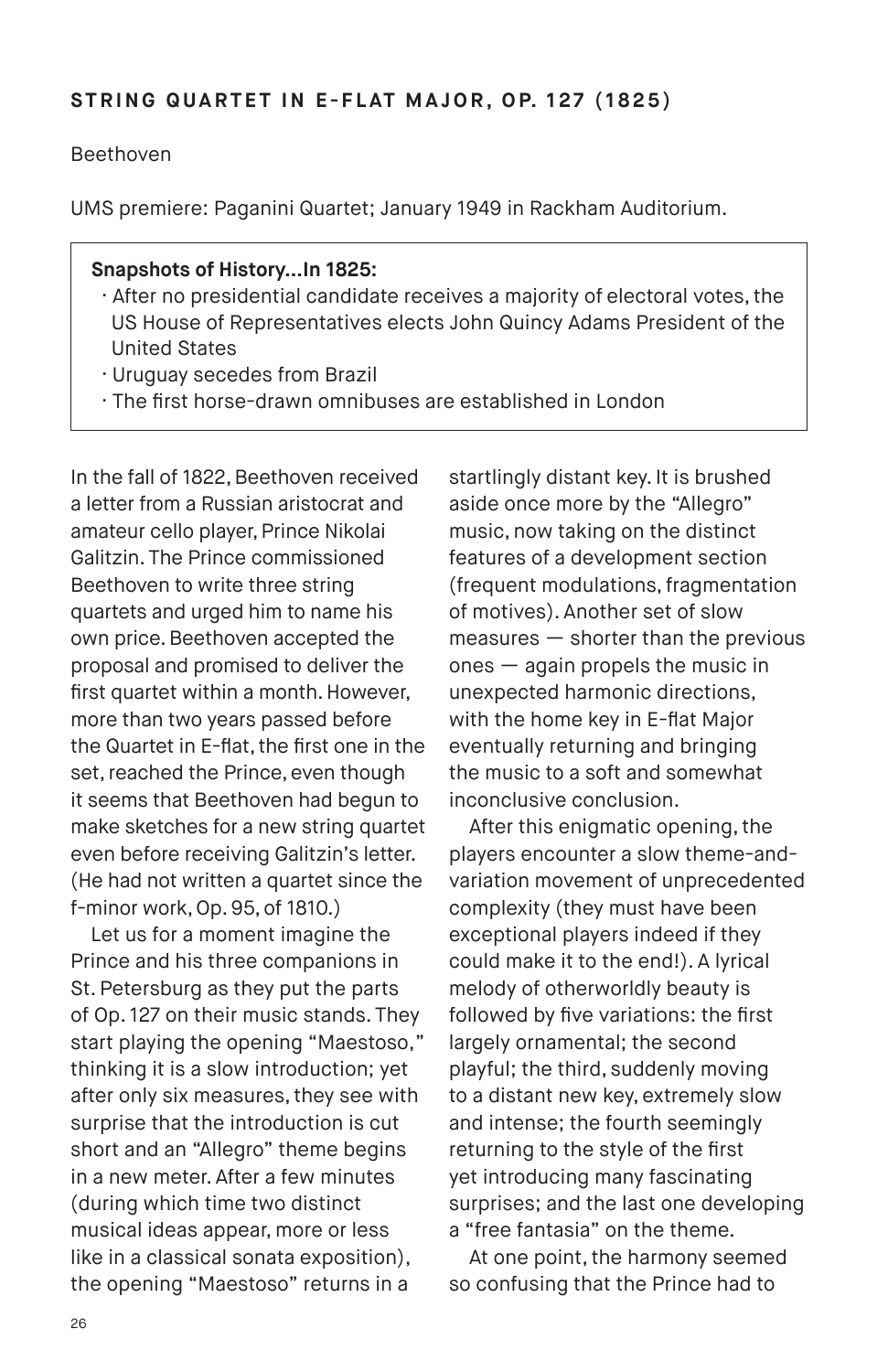ask Beethoven in a letter whether he meant a certain note in the viola part to be a 'C' or a 'D- flat.' Beethoven explained at great length why it had to be a 'D-flat,' and added: "If I had written 'C,' the melody would have been destroyed." There is no record, however, to tell us whether Galitzin and his partners felt, as many modern commentators have, that Beethoven contemplated the starry heavens in the central E-Major variation.

The remaining two movements are no less extraordinary than the first two. The "Scherzando vivace" uses an extremely simple rhythmic pattern to generate uncommon dramatic energy. That pattern is developed and transformed in ways that recall the scherzo of the Ninth Symphony. The trio, or middle section, is a breathless "Presto" in the minor mode, later switching to the major and suddenly interrupted by a general rest and the return of the "Scherzando." At the end of the movement, the trio section is briefly recalled; another general rest separates this reminiscence from the abrupt ending, again similarly to what happens in the Ninth.

In the "Finale," Beethoven let go of all the dramatic tensions that had weighed so heavily on the first three movements. Musicologist Joseph Kerman described this finale (which bears no tempo marking) as a "medley of folk-like phrases…square and ingenuous, jogging along in allbut-continuous quarter-notes." The contrast with the rest of the quartet could not be greater. Yet Beethoven reserved a final surprise to those players and listeners who thought he was simply writing a folk-dance finale in homage to his one-time teacher

Haydn. He added a mysterious coda in a new meter (6/8 replacing cut time) in which the harmonic adventures of earlier movements suddenly reappear. The tempo designation is *allegro comodo* (a comfortably fast motion), not *con moto* (with motion) as some editions suggest. Kerman found the harmonic progressions to be "sheer dream" — a dream that is followed by an awakening, a consolidation of the home key, and a sudden yet resolute ending.

*Program notes by Peter Laki.*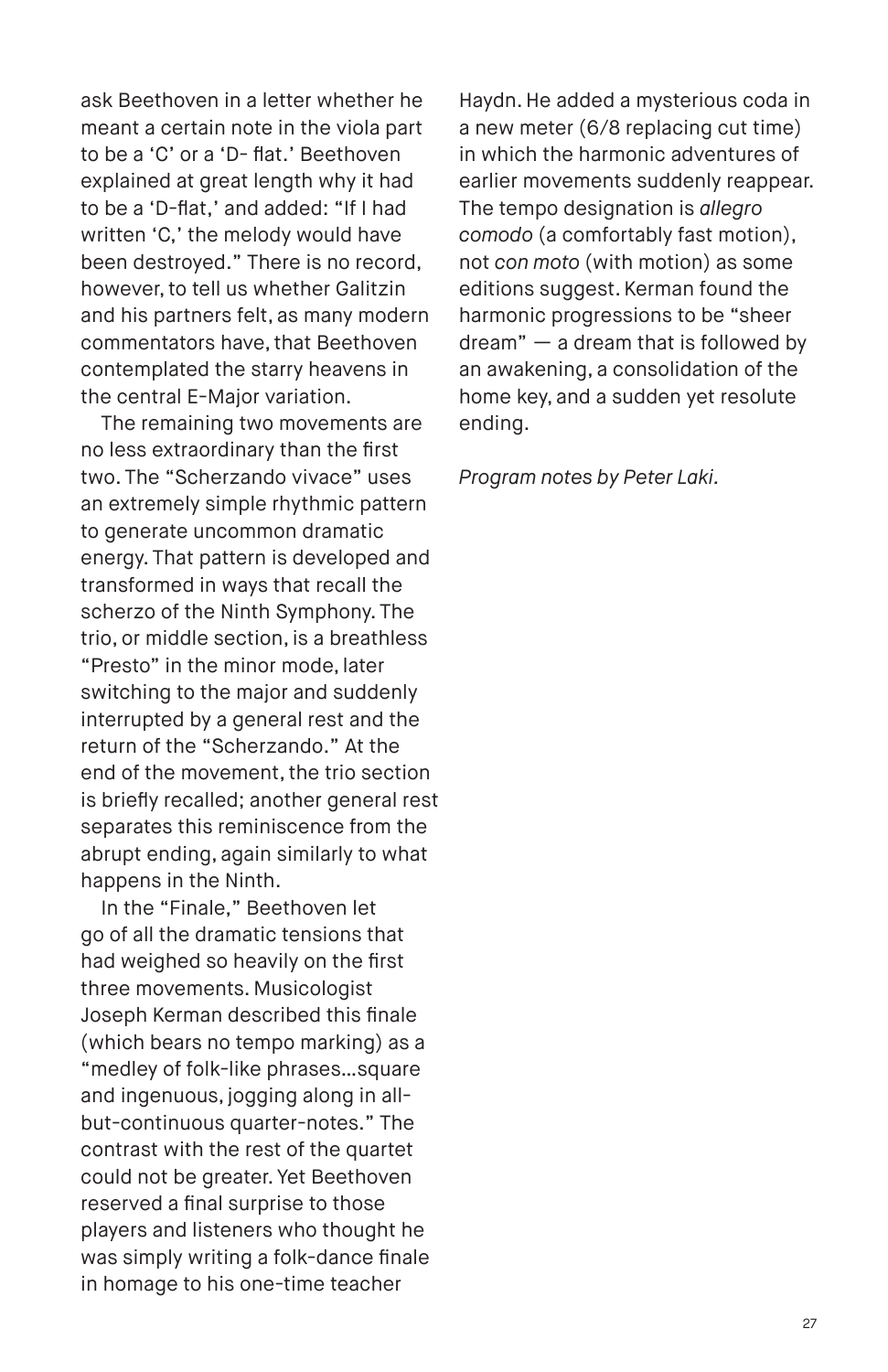#### **UMS ARCHIVES**

This weekend's concerts, the third and fourth installments in this season's Beethoven String Quartet Cycle, mark the Takács Quartet's 21st and 22nd performances under UMS auspices. The ensemble made its UMS debut in February 1984 at Rackham Auditorium, and most recently appeared under UMS auspices in October 2016 at Rackham Auditorium with the first two concerts of this season's Beethoven cycle. The Quartet completes its Beethoven cycle at UMS in March at Rackham Auditorium.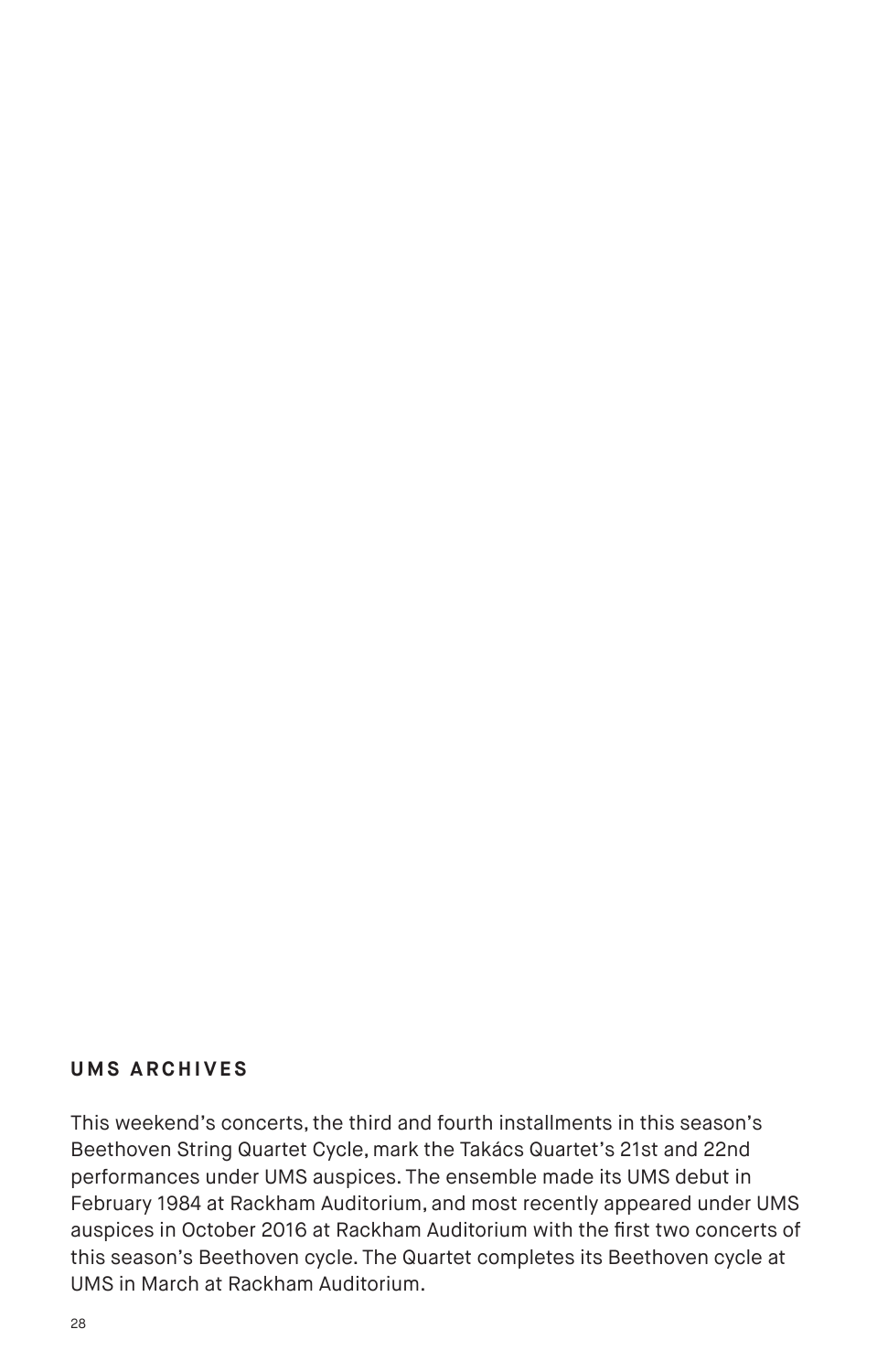#### **ARTISTS**

The **Takács Quartet**, now entering its 42nd season, is renowned for the vitality of its interpretations. *The New York Times* recently lauded the ensemble for "revealing the familiar as unfamiliar, making the most traditional of works feel radical once more," and the *Financial Times* described a recent concert at the Wigmore Hall: "Even in the most fiendish repertoire these players show no fear, injecting the music with a heady sense of freedom. At the same time, though, there is an uncompromising attention to detail: neither a note nor a bow-hair is out of place."

The Takács became the first string quartet to win the Wigmore Hall Medal in May 2014. The Medal, inaugurated in 2007, recognizes major international artists who have a strong association with the Hall. Recipients so far include András Schiff, Thomas Quasthoff, Menachem Pressler, and Dame Felicity Lott. Appointed in 2012 as the first-ever Associate Artists at Wigmore, the Takács present six concerts every season there. Other European engagements in 2016–17 include concerts in Florence, Milan, Geneva, Amsterdam, and Paris. They will present concerts in Singapore, Japan, and Hong Kong and will also tour New Zealand and Australia. A recent tour to South America included concerts in Chile and Brazil.

In 2012, *Gramophone* announced that the Takács was the only string quartet to be inducted into its first Hall of Fame, along with such legendary artists as Jascha Heifetz, Leonard Bernstein, and Dame Janet Baker. The ensemble also won the 2011 Award for Chamber Music and Song presented by the Royal Philharmonic Society in London. Based in Boulder at the University of Colorado, the Takács Quartet performs 90 concerts a year worldwide.

During the 2016–17 season, the ensemble will perform complete sixconcert Beethoven quartet cycles in London's Wigmore Hall, at Princeton, the University of Michigan, and at UC Berkeley. In preparation for these cycles Takács first violinist Edward Dusinberre's book, called *Beethoven for a Later Age: The Journey of a String Quartet*, was published in the UK by Faber and Faber and in North America by the University of Chicago Press. The book takes the reader inside the life of a string quartet, melding music history and memoir as it explores the circumstances surrounding the composition of Beethoven's quartets.

The Takács Quartet performed Philip Roth's "Everyman" program with Meryl Streep at Princeton in 2014, and again with her at the Royal Conservatory of Music in Toronto in 2015. The program was conceived in close collaboration with Philip Roth. The Quartet is known for such innovative programming. They first performed "Everyman" at Carnegie Hall in 2007 with Philip Seymour Hoffman. They have toured 14 cities with the poet Robert Pinsky, collaborate regularly with the Hungarian Folk group Muzsikas, and in 2010 they collaborated with the Colorado Shakespeare Festival and David Lawrence Morse on a drama project that explored the composition of Beethoven's last quartets.

The Quartet's award-winning recordings include the complete Beethoven cycle on the Decca label. In 2005 the *Late Beethoven Quartets* won "Disc of the Year" and Chamber Award from *BBC Music Magazine*, a *Gramophone* Award, "Album of the Year" at the Brit Awards, and a Japanese Record Academy Award. Their recordings of the early and middle Beethoven quartets collected a Grammy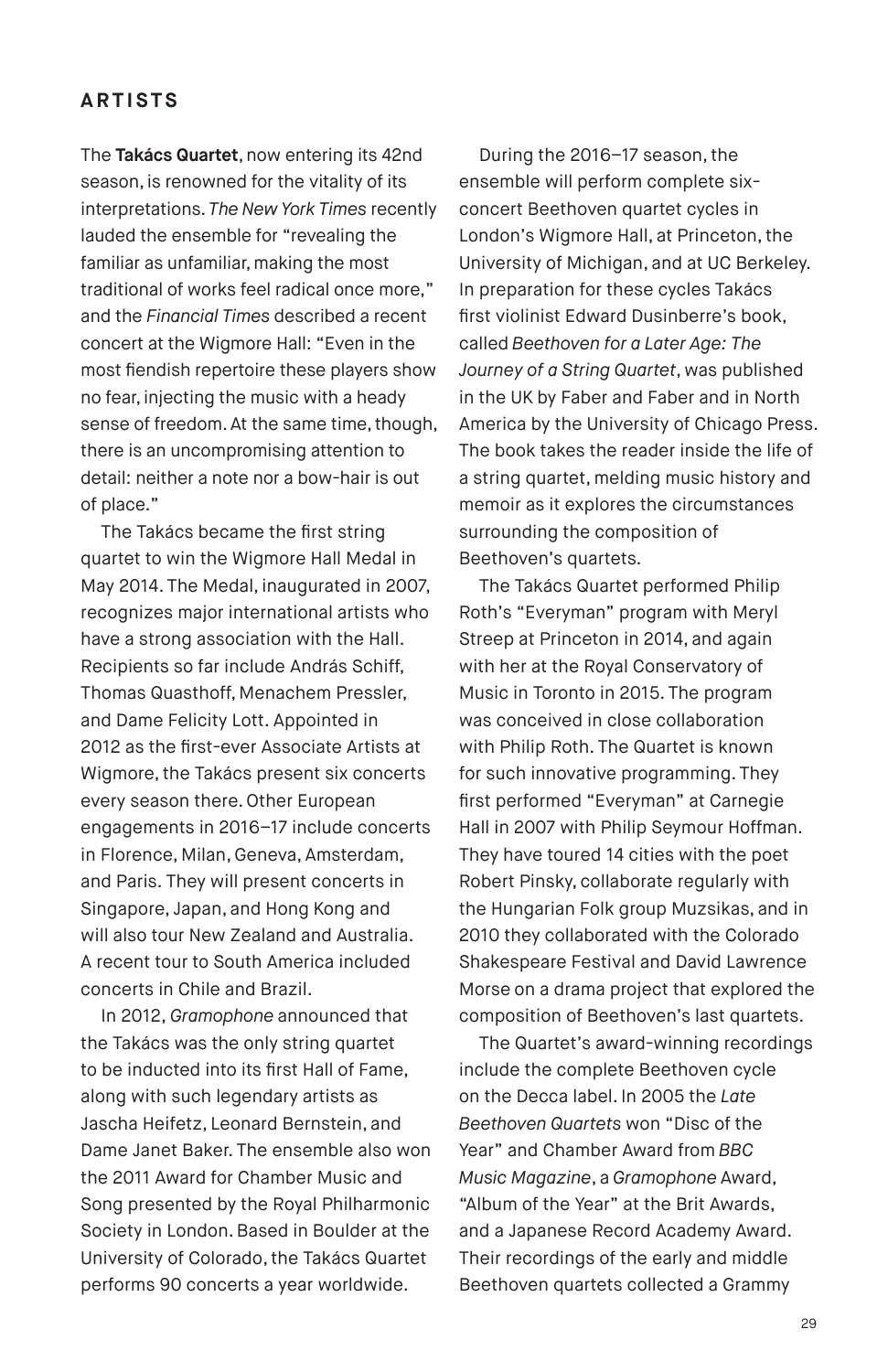Award, another *Gramophone* Award, a Chamber Music of America Award, and two further awards from the Japanese Recording Academy. Of their performances and recordings of the Late Quartets, the *Cleveland Plain Dealer* wrote "The Takács might play this repertoire better than any quartet of the past or present."

The members of the Takács Quartet are Christoffersen Faculty Fellows at the University of Colorado Boulder and play on instruments generously loaned to them by the Shwayder Foundation. The Quartet has helped to develop a string program with a special emphasis on chamber music, where students work in a nurturing environment designed to help them develop their artistry. The Quartet's commitment to teaching is enhanced by summer residencies at the Aspen Festival and at the Music Academy of the West, Santa Barbara. The Takács is a Visiting Quartet at the Guildhall School of Music and Drama, London.

The Takács Quartet was formed in 1975 at the Franz Liszt Academy in Budapest by Gabor Takács-Nagy, Károly Schranz, Gabor Ormai, and András Fejér, while all four were students. It first received international attention in 1977, winning First Prize and the Critics' Prize at the International String Quartet Competition in Evian, France. The Quartet also won the Gold Medal at the 1978 Portsmouth and Bordeaux Competitions and First Prizes at the Budapest International String Quartet Competition in 1978 and the Bratislava Competition in 1981. The Quartet made its North American debut tour in 1982. Violinist Edward Dusinberre joined the Quartet in 1993 and violist Roger Tapping in 1995. Violist Geraldine Walther replaced Mr. Tapping in 2005. In 2001 the Takács Quartet was awarded the Order of Merit of the Knight's Cross of the Republic of Hungary, and in March of 2011 each member of the Quartet was awarded the Order of Merit Commander's Cross by the President of the Republic of Hungary.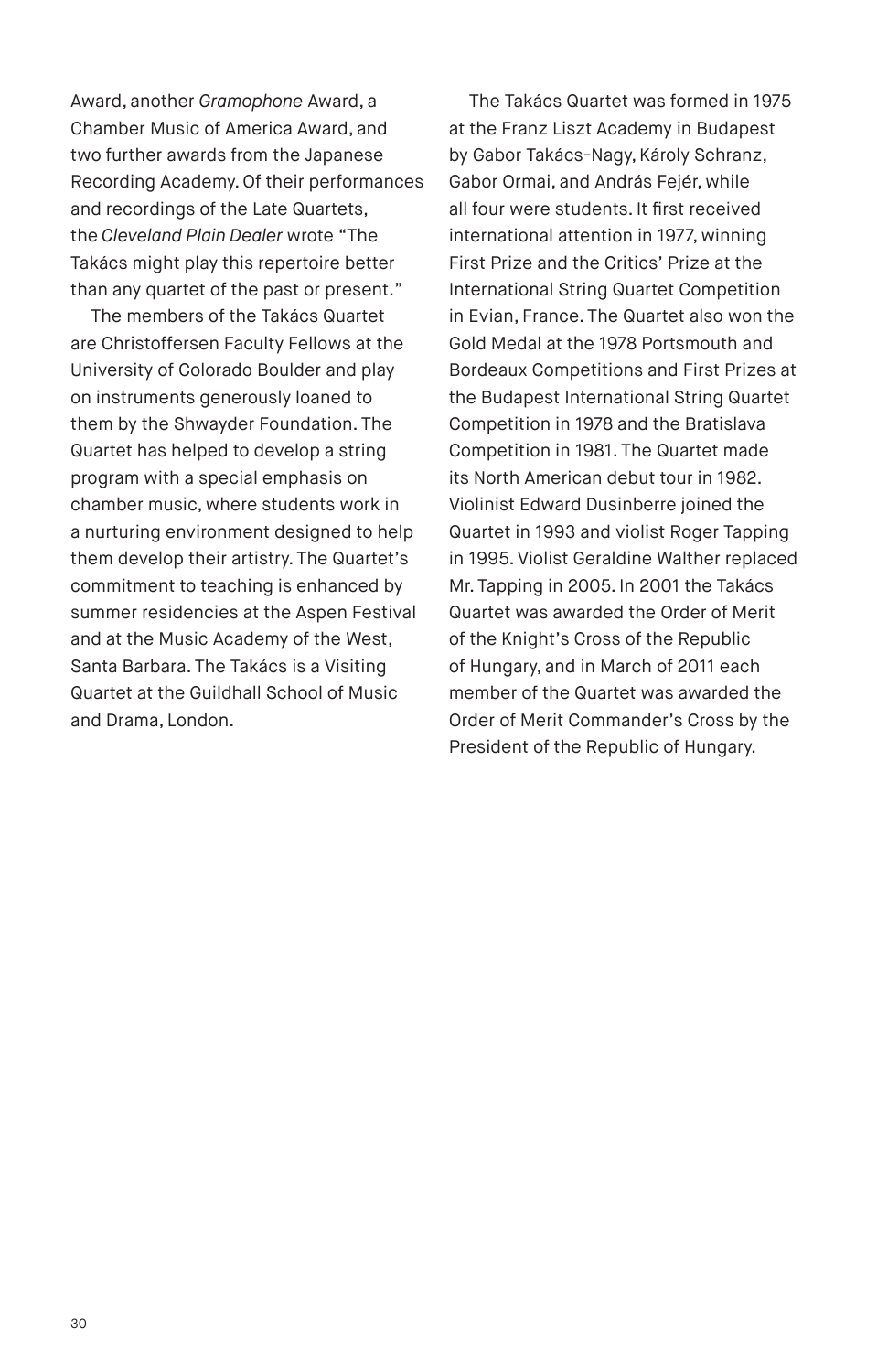#### **MAY WE ALSO RECOMMEND...**

- 2/5 Calidore String Quartet
- 3/24 Mitsuko Uchida, piano
- 3/25–26 Takács Quartet: Beethoven Quartet Cycle Concerts 5 & 6

*Tickets available at www.ums.org.*

### **ON THE EDUCATION HORIZON...**

| 1/21 | Sensory-Friendly Open Rehearsal: Takács Quartet<br>(Rackham Auditorium, 915 E. Washington Street, 12:00 noon)                                                    |
|------|------------------------------------------------------------------------------------------------------------------------------------------------------------------|
| 1/21 | Pre-Concert Lecture Series: Exploring Beethoven's String Quartets<br>(Rackham Amphitheatre, Fourth Floor, 915 E. Washington St., 7:00 pm)                        |
| 2/16 | Penny Stamps Speaker Series: Ping Chong<br>(Michigan Theater, 603 E. Liberty Street, 5:10 pm)                                                                    |
| 3/18 | You Can Dance: Kidd Pivot<br>(Ann Arbor Y, 400 W. Washington Street, 2-3:30 pm)                                                                                  |
| 3/25 | Pre-Concert Lecture Series: Exploring Beethoven's String Quartets<br>(Michigan League Koessler Room, Third Floor, 911 N. University Ave.,<br>$7:00 \text{ pm}$ ) |

*Educational events are free and open to the public unless otherwise noted.*